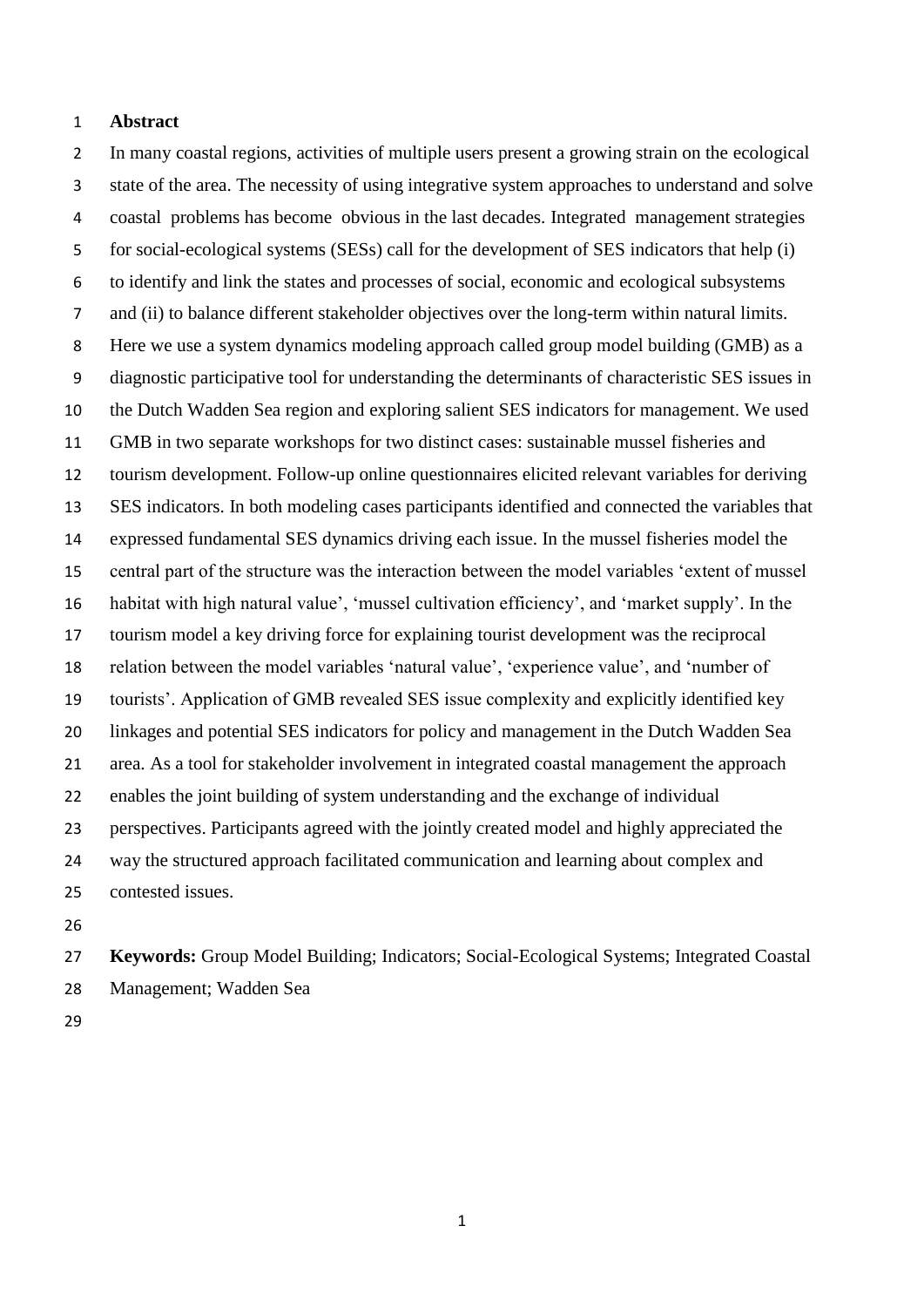#### **1. Introduction**

 The necessity of using integrative system approaches to understand and solve environmental problems has become obvious in the last decades. The development of knowledge for Integrated Coastal Management (ICM) requires identification of the components, both natural and human, of the ecosystem, and understanding their relationships to manage them in an integrated context (Turner 2000, De Jonge et al. 2012). The framework of *social-ecological systems* (SESs; Ostrom 2009, McGinnis and Ostrom 2014) highlights the complex feedback loops between humans and nature that can create unsustainable dynamics and undesirable outcomes such as degraded ecosystems and negatively affected ecosystem users (Glaser et al. 2012). The integrative demands of the SES concept call for the development of human- environmental indicator sets that help to identify and link the states and processes of ecological, social and economic subsystems (Jørgensen et al. 2013). But although the importance of suitable information infrastructures for ICM is widely accepted, there is an increasing awareness of the complexities in identifying, monitoring and evaluating relevant interactions (Glaeser et al. 2009). Modeling is a widely applied instrument for integrating and structuring social and ecological complexity, as well as for facilitating communication and understanding between scientific disciplines and between science and management (Den Exter 2004). Models have historically been used in support of natural resource management and policymaking, often in a quantitative and highly formalized (i.e. computerized) form (Mirchi et al. 2012, Laniak et al. 2013). But although formal models are used in many resource management applications, there is increased recognition that the role and impact of human systems have often been overlooked or at least underrepresented in many models (Schlüter et al. 2014;Voinov and Bousquet 2010). While greatly improved computer capabilities are driving a growing use of the systems approach for complex issues in other research fields, the application to SESs lags behind (Hopkins et al. 2012). A possible reason for this is the difficulty of integrating knowledge on variables and their relationships from both the social and the ecological domains (Schlüter et al. 2014). Increasing our insight into complex socio-ecological systems helps to understand

environmental problems better, but is not sufficient for solving them. We also need to

- motivate stakeholders to take action. There is increasing demand for participation of
- stakeholders in ICM not only as sources of information but as active and involved actors in
- decision-making as well (Stringer et al. 2006, Hanssen et al. 2009). There is evidence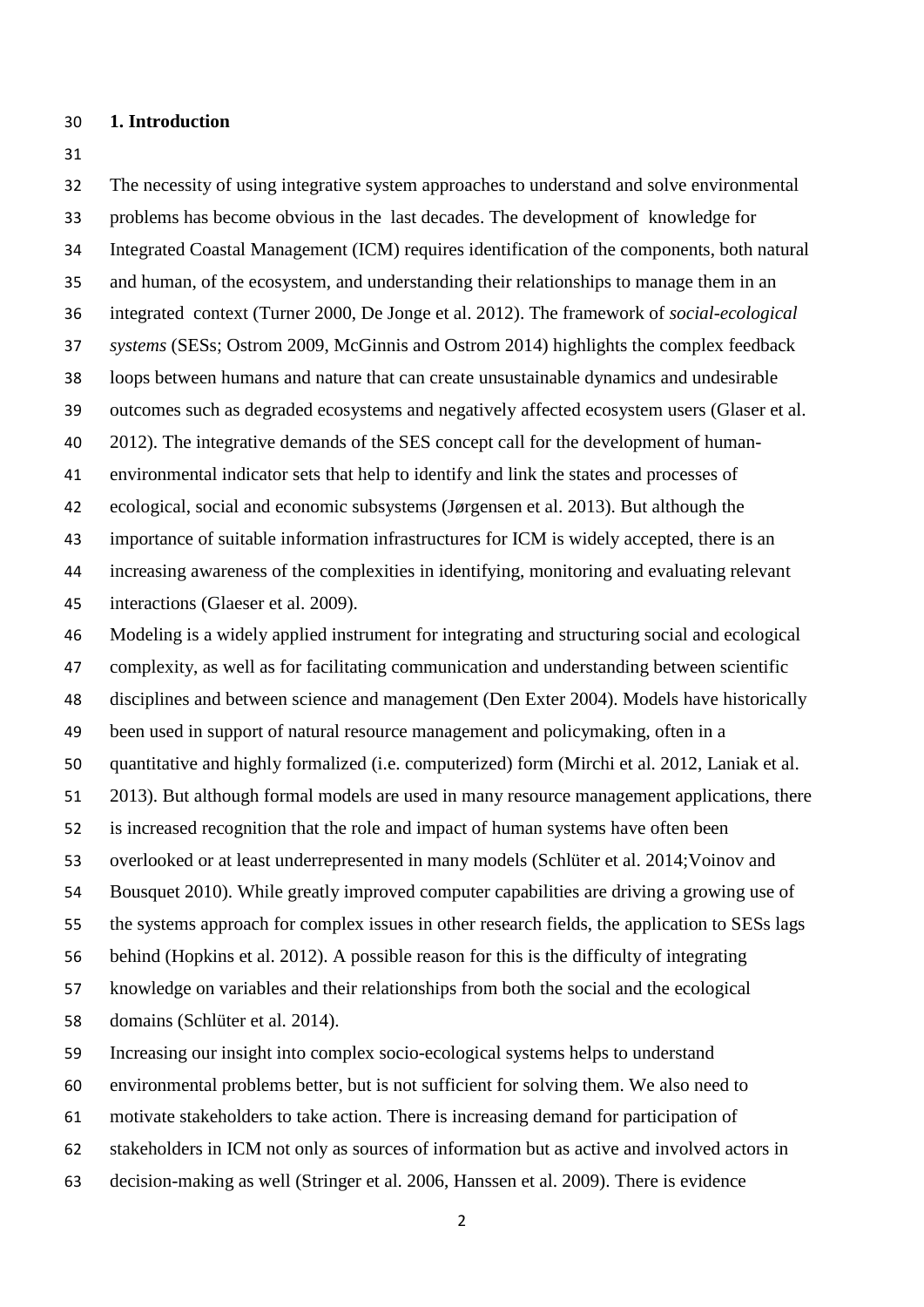(Korsgaard, Schweiger and Sapienza, 1995; Nutt, 2002) that stakeholders are more likely to implement proposed actions if they participated in a joint process of building understanding of the issue at stake.

 Model building is used more and more as a tool to structure discussion and debate about issues, and to create a learning environment that allows assumptions to be tested. Participative and stakeholder based policy designs can be organised around a model in which diverse interests are brought together to build a shared level of understanding and consensus (De Jonge and Giebels 2014; Voinov and Bousquet 2010). In this view, models are not only valued for providing solutions; in addition, they offer a way to understand and learn more about the system being modeled (Vennix 1996, Cockerill et al. 2009).

### *1.1 Modeling of complex systems*

 Many approaches to developing models of complex systems have been pursued such as Bayesian networks, couple component-, agent-based or knowledge-based models, and system dynamics. Bayesian networks use probabilistic rather than deterministic relationships to describe the connections among system variables. The approach of coupling component models involves combining models from different disciplines or sectors to come up with an integrated outcome. Agent-based models describe the observed world in terms of factors (agents) that are characterized by certain rules (behaviour) whereas in knowledge-based models knowledge is encoded into a knowledge base and then an inference engine uses logic to infer conclusions. Finally, system dynamics (SD) is concerned with understanding how the behavior of systems changes over time and is gaining in popularity because of its flexibility and structural focus (Kelly et al. 2013). The premise underlying the approach is that the dynamic behavior of complex systems is a consequence of system structure. Building SD models can help to systematically understand the time lags, nonlinearities, accumulation and feedbacks that characterize the relationships among system components (Sterman 1994, Groesser and Schaffernicht 2012). There are two mutually reinforcing sides to the SD modeling process (Kelly et al. 2013). First the process is directed at eliciting the causal assumptions that experts and end users have about the system (known as mental models), and testing the validity of these assumptions. Secondly SD applications engage experts and end users in the modeling process, fostering values of openness, diversity, and self-reflection (i.e. social learning purpose). SD modeling has been applied in various environmental studies (Stave 2002, Den Exter 2004,

Van den Belt 2004) and more specifically in sustainable development (Kelly 1998, Antunes et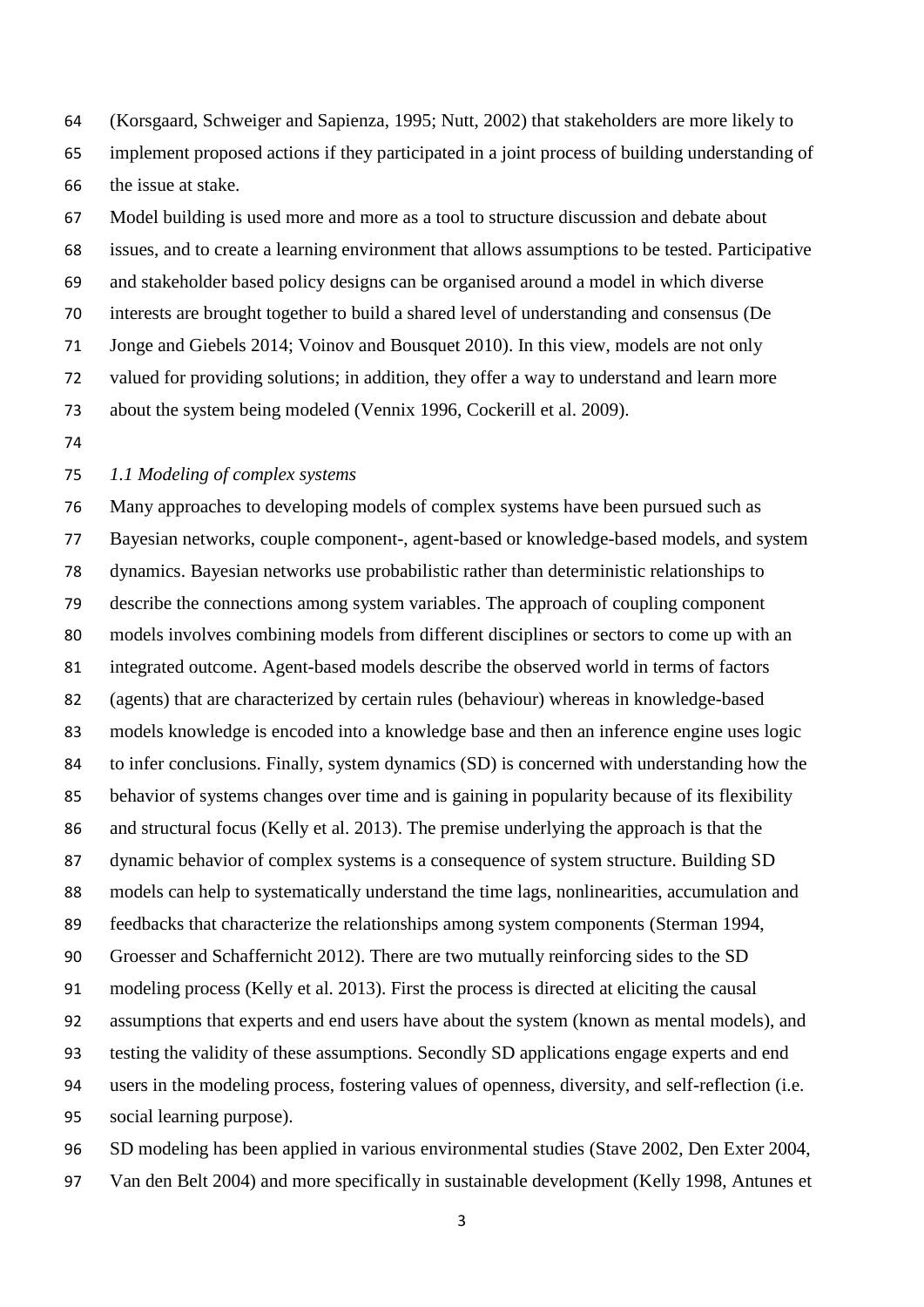al. 2006, Hjorth and Bagheri 2006), and water resources problems (Winz et al. 2009, Mirchi et al. 2012) amongst others.

SD modeling can help to identify critical information about structures and feedback loops

underlying SES issues within a particular system. The formulation of concrete cause–effect-

chains or webs of relations between variables can provide a foundation for the development of

- relevant SES indicators in decision making (Kandziora et al. 2013). By facilitating the
- exploration of salient social-ecological feedbacks an SD model can provide fundamental
- understanding of leverage points for sustainable solutions (Kelly 1998, Mirchi et al. 2012).
- Empirical case studies in applying the SD approach in SES issues in ICM are limited.
- Exceptions are the use of SD to identify sets of indicators (Sanò and Medina 2012) and for
- artisanal fisheries analysis (Camanho et al. 2011).
- 

*1.2 Group model building as a tool for understanding SES issues*

 In this study we want to explore the SD methodology as a tool for ICM and indicator development. Specifically, we apply a form of participatory modeling (Voinov and Bousquet 2010) , namely group model building (GMB; Vennix 1999) as a conceptualization and learning method that helps to understand SES issues and work towards the development of indicators for ICM in the Dutch Wadden Sea region. This coastal region represents a typical

social-ecological system, i.e. a system that is a continuously changing and coevolving through

interactions between users, institutions, and natural components (Holling 2001, Liu et al.

2007, Ostrom 2009, Schlüter et al. 2014).

 As is the case for many coastal areas around the world, management issues in the Wadden Sea region can be considered as "wicked", "unstructured" or "messy" (Kabat et al. 2012). Such

issues are not of a technical nature and do not have a definite formulation nor a well-described

set of potential solutions. Their definition depends on the perspective taken by the observer,

i.e. on how the problem is looked upon by each of the stakeholders involved (Head & Alford

2013, Jentoft and Chuenpagdee 2009, Sanò et al. 2014). Conditions for "messiness" are

present in the Wadden Sea region as its governance is characterized by the involvement of

many institutions, overlapping jurisdictions, and multiple users with different backgrounds,

- bringing their own vocabularies, knowledge, and ways of operating in the governance arena
- (Hanssen et al. 2009, Giebels et al. 2013, Puente-Rodríguez et al. 2014). Because of their
- wicked nature, coastal problems can only be managed on the basis of a joint understanding of
- the situation and of stakeholder goals.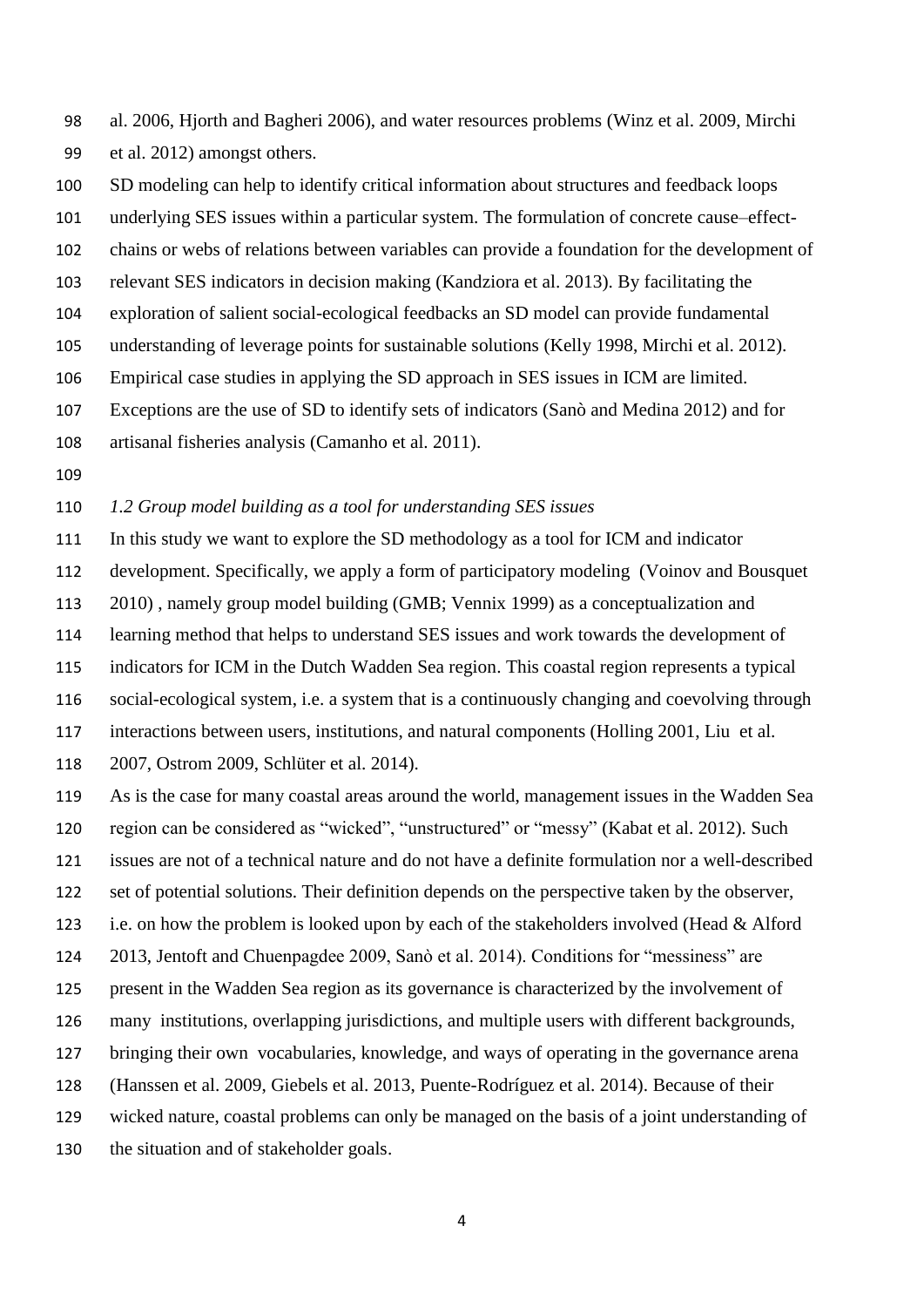We apply GMB in two case studies in the Dutch Wadden Sea region to document how stakeholders perceive the development of two sectoral issues, i.e. sustainable mussel fisheries and tourism. The cases - sustainable mussel fisheries and tourism - present two major issues in current policy and management. Both cases concern multiple stakeholders with different interests and involve issues with important system knowledge uncertainties (Vugteveen et al. 2014). The underlying assumption of this study is that SD modeling has the potential to integrate different points of view and elicit understanding on SES indicators by facilitating analytic deliberation and learning amongst stakeholders in SES issues. In our approach we focus on i) identifying variables and their interrelationships, in this case explaining mussel fisheries and tourism dynamics, and ii) identifying key variables that have relevance for SES indicator development. In the following section we introduce our study area and cases and describe their SES characteristics. Next we explain the method of group model building and how we applied it. In the fourth section we present the GMB models and key variables for SES indicators. Finally we discuss our findings and identify benefits and limitations of GMB use in ICM. **2. The cases: developments in sustainable mussel fisheries and tourism in the Dutch Wadden Sea region** 

 We considered two cases in the Dutch Wadden Sea region, both within the context of the Wadden Sea Long-Term Ecosystem Research (WaLTER) project (WaLTER project team 2010). The Dutch Wadden Sea area is recognized as one of the world's most valuable coastal areas, having attained a World Heritage status in 2009 (Kabat et al. 2012), and protective status under EU Natura 2000 and national nature legislation. Though nature protection is the primary management goal, multiple socio-economic activities take place in the area such as fishing, shipping, extraction of natural gas and salt, agriculture and tourism. The natural processes and these socio-economic activities form a complex interplay in which the major challenge for management is how to match the economic activities in and nearby the Wadden Sea with the unique natural values of the area.

Knowledge about past, present and future developments and management of the natural

environment, cultural heritage and socio-economy of the Wadden Sea region is not only

important to the region itself but of great interest to other coastal lowlands and tidal zones in

the world (Kabat et al. 2012). The WaLTER project (2011-2014) has been initiated to develop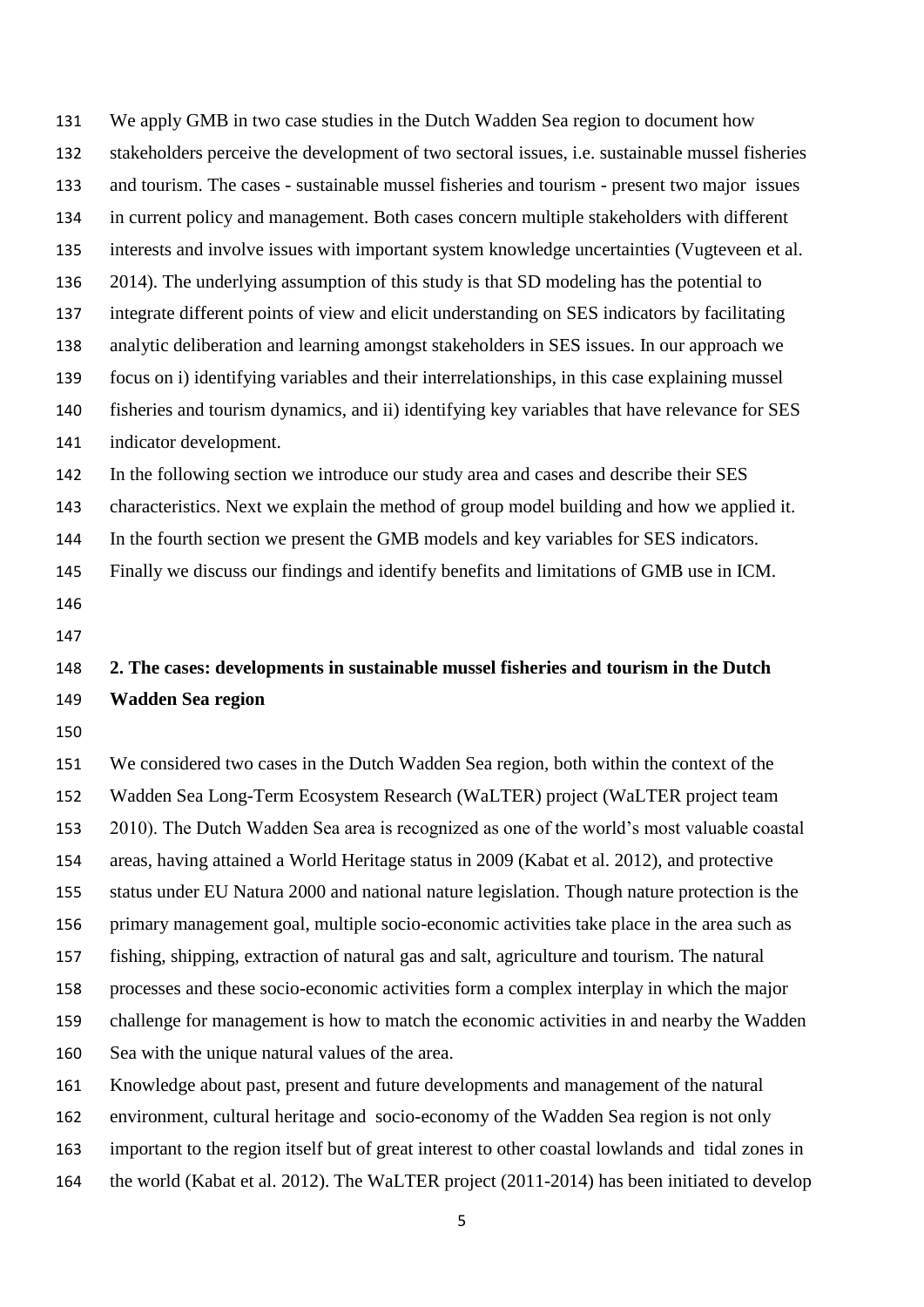a plan for adaptive monitoring providing a basis for a better understanding and integrated management of environmental issues relevant to the Dutch Wadden Sea Region. Initiated by a number of research institutes and organisations that carry out long-term measurements in the economic and ecological domain, WaLTER aims to integrate and improve existing monitoring programmes, fill possible gaps in the current monitoring network, and make existing and new data more readily accessible (WaLTER project team 2010). The main product of the project is an online portal that makes monitoring data and information available and accessible for all stakeholders.

#### *2.1. Sustainable mussel fisheries*

 Mussel cultivation in the Netherlands is based on sea bed cultivation and takes place on mussel cultivation plots in the Western Wadden Sea and the Easter Scheldt. In the Wadden Sea these plots are predominantly in the sublittoral areas, i.e. areas that are permanently under water. For cultivating mussels juvenile mussel resource material is necessary, so-called mussel seed or spat. This is traditionally being fished from natural seed beds in the sublittoral part of the Western Wadden Sea. The collection of mussel seed normally takes place twice a year. In autumn fishing occurs on newly formed and instable seed beds that have a higher chance of disappearing in winter. In the following spring seed fishing takes place on the remaining beds in more stable areas. The amount of spat fall each year varies greatly due to a complex relation between a set of factors that is not yet completely understood (Folmer et al. 2014).

 Fishermen traditionally use bottom trawling techniques, which, as nature organizations have brought forward repeatedly over the years, have possible adverse effects for the environment. In February 2008, a convenant on sustainable mussel fisheries practices was agreed upon between the mussel industry, government and environmental organizations laying out a trajectory until 2020 for the conversion of traditional seed fishing practices to use alternative methods (Convenant "Transition Mussel Sector and Nature Restoration Wadden Sea", hereafter called the Transition Process; LNV 2008). The alternative method of choice for the production of raw material for cultivation is the use of Mussel Seed Capture Installations (MSCIs). The Transition Process takes place in gradual steps whereby the mussel sector should remain profitable and the effectiveness of MSCI application is repeatedly evaluated (LEI 2014). The closing of areas for seed fishing is part of the Transition Process and takes place primarily in areas where mussel beds have the greatest chance of survival. Once areas are closed, they remain closed so mussel beds may develop undisturbed. Monitoring is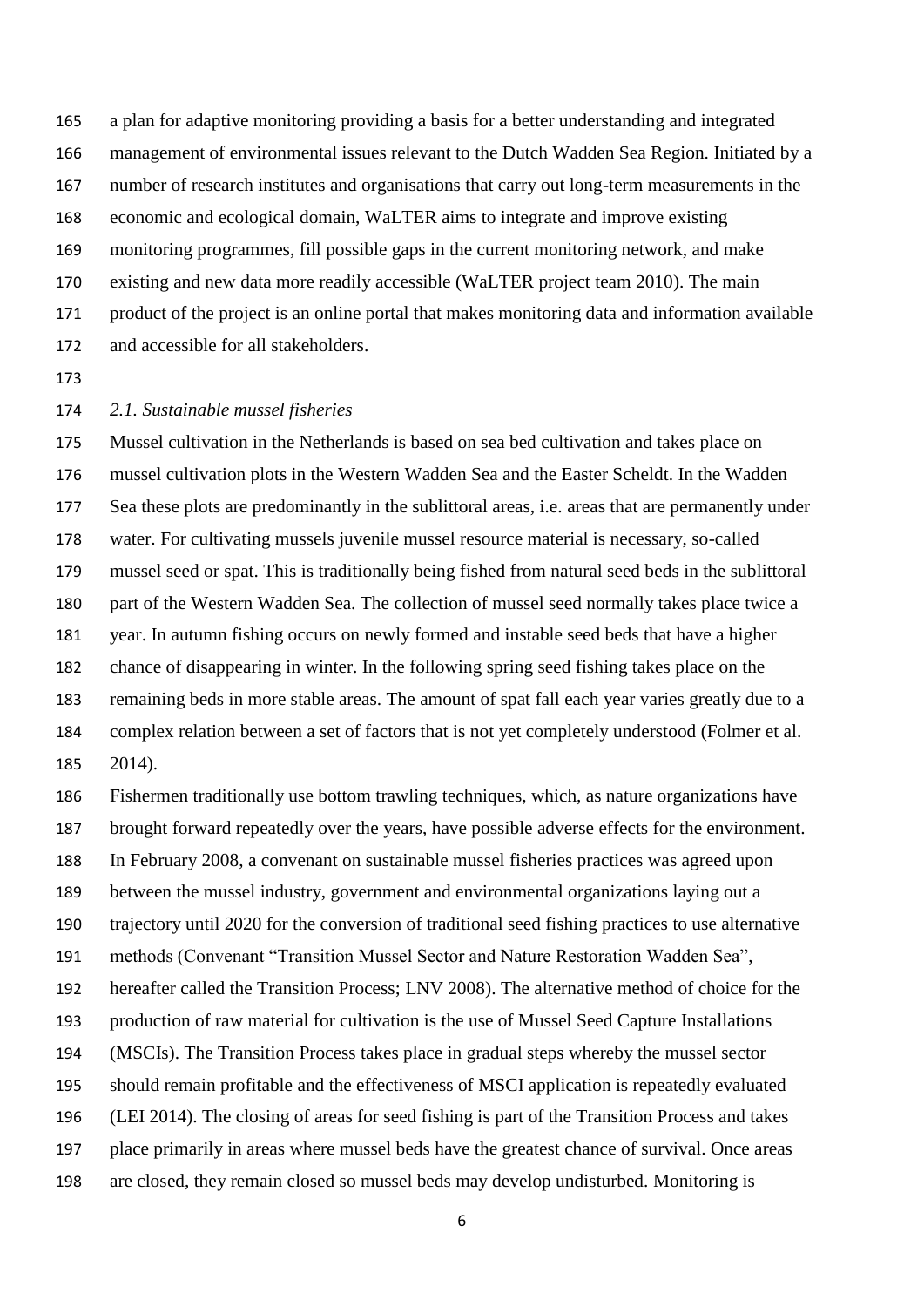implemented to evaluate whether the non-targeted seed beds indeed develop into habitats with rich biogenic structures.

#### *2.2. Tourism*

 Tourism is a well-developed and highy competitive economic activity within the Dutch Wadden region. The Wadden Sea landscape forms a major attraction for tourists due to its unique nature, its quietness and open spaces, and its cultural heritage on both the islands and along the coast. Most tourism and recreational activities in the area are focused on the experience of nature and landscape involving water sports, cycling, walking, beach recreation and mudflat walking. The Wadden Sea area is a very popular tourist destination; tourists spend over ten million nights in the region each year and the sector is producing revenues of around one billion euros annually (Stuurgroep Waddenprovincies 2013). The extent of development and the nature of tourism activities vary considerably across the Wadden Sea area. Three main areas can be distinguished: the Wadden islands, the Wadden Sea and the mainland coast. Most of the revenues in the sector are generated on the islands (Sijtsma et al. 2012).

 Recreational use in the natural areas may pose pressures on the environment. The growth of tourist numbers over the years has increased concerns amongst nature organisations about adverse effects on natural values (Raad van de Wadden, 2008). Policies on recreational use are laid down in various policy convenants including among others agreements for recreational boating. The UNESCO World Heritage status requires policy strategies maintaining sustainable tourism "that respects both local people and the traveller, cultural heritage and the environment" (PROWAD 2013, page 5). The Dutch Wadden Fund (2014) has indicated that the coherence between different tourist facilities and activities should be strenghtened, and that the UNESCO World Heritage status should be used as a connecting element in presenting the many possibilities of tourism and promoting the Wadden experience as a whole. This goal has now been laid down in the World Heritage Tourism Strategy (PROWAD 2013) enacted at the trilateral – i.e. Dutch, German, Danish - intergovernmental conference in Tønder (Denmark) in early 2014. Focal points in the regional policy for sustainable recreation and tourism are the development

of transport infrastructure and spatial planning with an aim to developing tourist hubs and

- creating better access to cultural-historic places of importance. Emphasis is on developing the
- physical conditions for recreation and tourism. The Heritage status will also be used in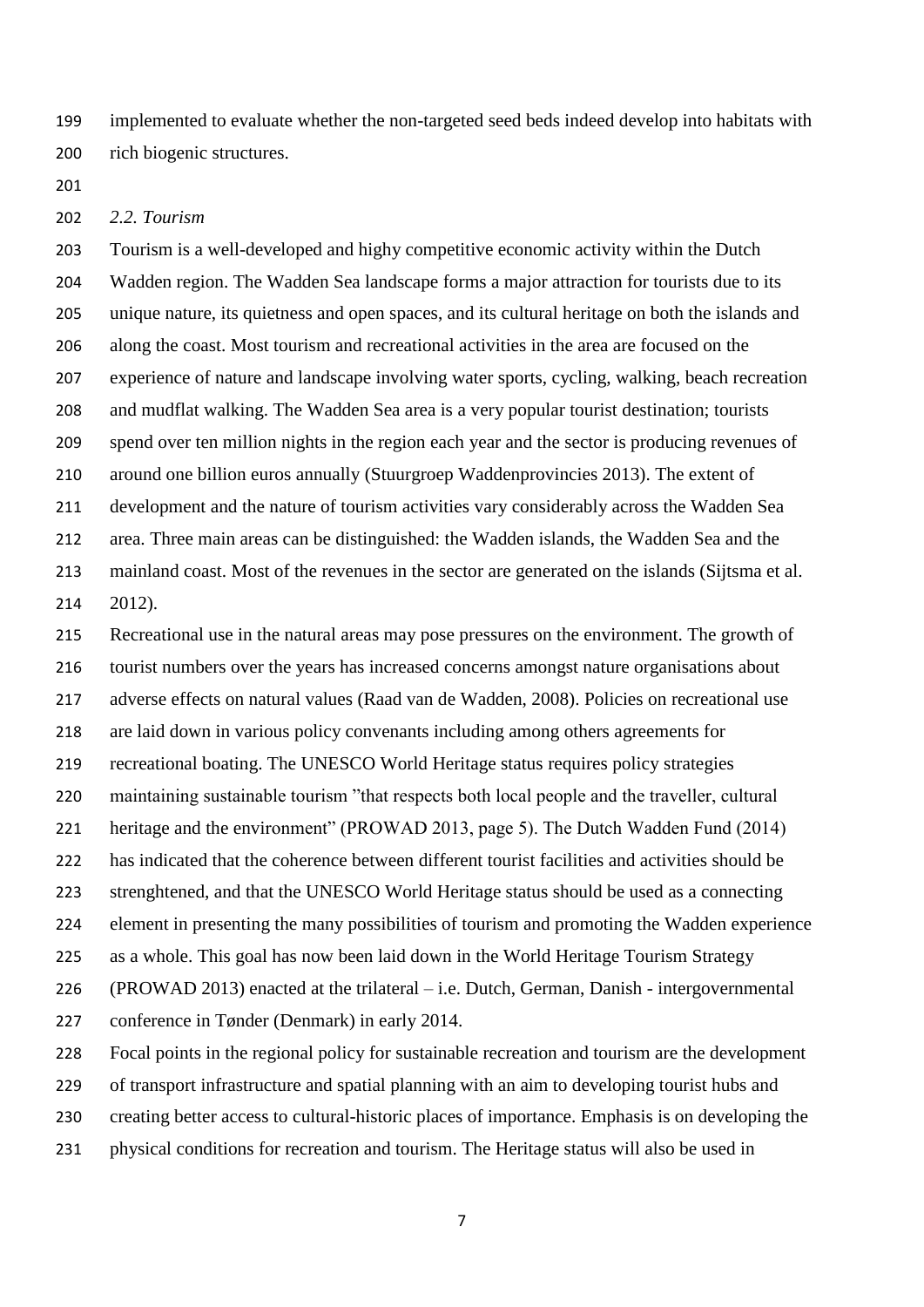education, promotion and marketing to position the exceptional values of the area as a whole and at a trilateral level.

- 
- 

# **3. Group model building workshops**

 Group model building (GMB) refers to a bundle of techniques used to construct system dynamics models working directly with client groups on key strategic decisions (Vennix 1996). The approach involves a group of stakeholders in one or more sessions in building a conceptual and /or formal model. An experienced facilitator helps the group to build the model, remaining neutral with regard to the content.

 The problem that is modelled can be reasonably well defined, but more commonly takes the form of an ill-defined or messy problem (Vennix 1999, Andersen et al. 2007). GMB is used in business applications as well as public settings, including natural resource management (Stave 246 2010). What is similar across all these applications is the assumption that stakeholders should be an intrinsic part of a systems analytical approach to solving management issues, and that 248 time needs to be spent developing shared understandings of the system to be managed. This should involve the groups and individuals who know the system best, who are embedded within it and who hold a stake in what happens to it (Stringer et al. 2006). The goals of GMB are therefore not limited to producing a particular outcome, i.e. a conceptual or formal model, but also include process aims such as enhancing mutual understanding, defining terms and notions, sharing experiences and perspectives to foster consensus (Vennix 1996, Voinov and Bousquet 2010). SD modeling includes qualitative and quantitative modeling methods. Qualitative modeling,

for instance using influence diagrams or *causal loop diagrams (CLD)*, is directed at

improving conceptual system understanding. Quantitative modeling, visualized in the form of

*stock-and-flow diagrams (SFD)*, is used to investigate the effects of different intervention

strategies, using data and mathematical relations to simulate the system's behavior

(Wolstenholme 1999, Coyle 2000). A hybrid form that combines CLD and SFD can be

referred to as a *system structure diagram* (SDD; Groesser and Schaffernicht 2012).

In this study we use qualitative modeling and produce a system structure diagram for the case

of mussel fisheries and a causal loop diagram for the tourism case. These types of model are

equivalent in the sense that they highlight feedback loops. A system structure diagram is

different from a causal loop diagram in that it shows aging chains in the form of a series of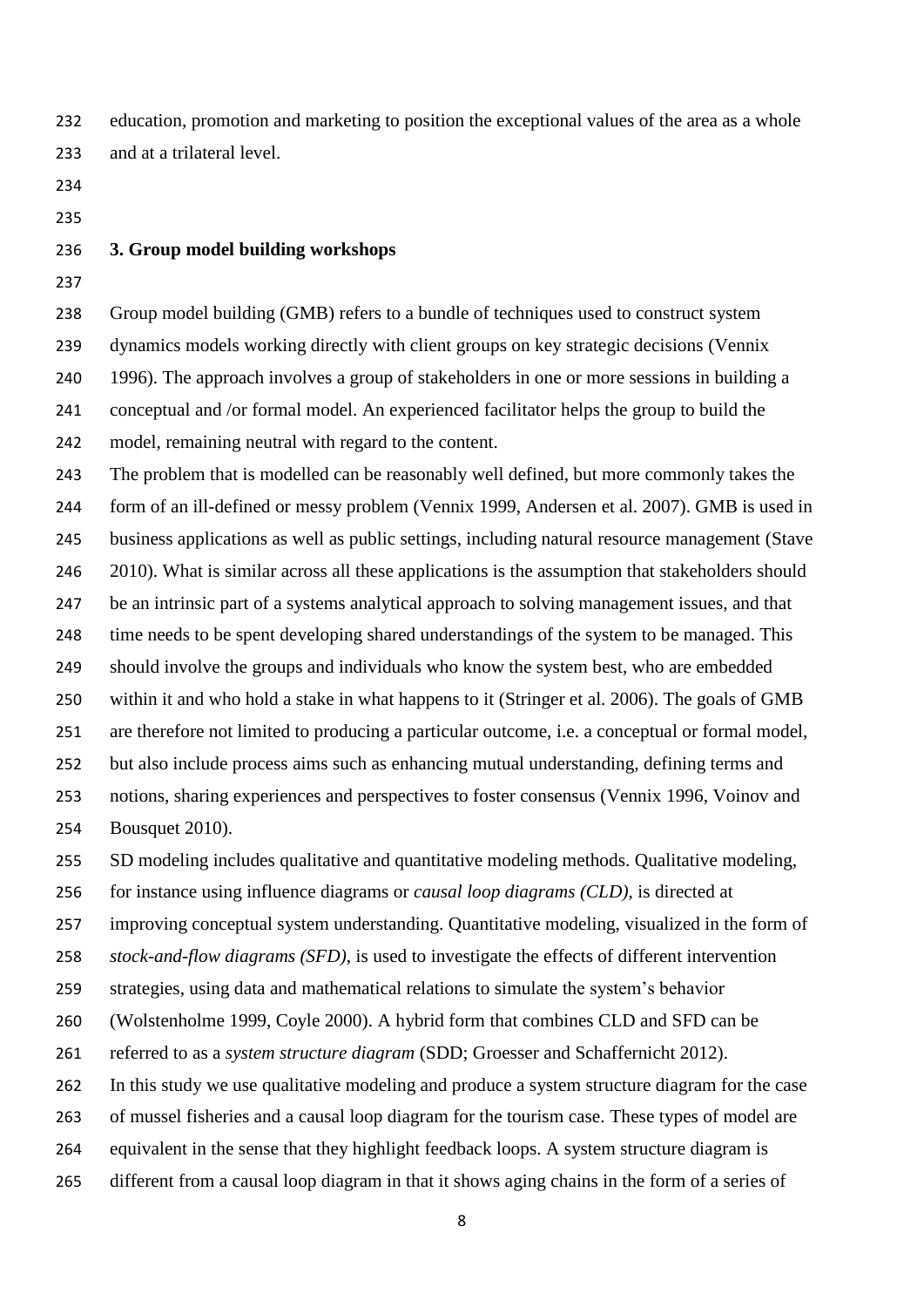stocks linked by flows. For the mussel fisheries case (see Figure 1 below) an aging chain seemed a logical choice because the development from larvae to full-grown mussels is a central part of the problem and is most clearly depicted as an aging chain.

Both types of diagrams however assist systems thinking by summarizing complex problems,

and identifying the relationships and feedback loops that help to explain behavior, generate

insights and finally provide the basis for a quantified model where appropriate. SD diagrams

use words to describe model variables and arrows to illustrate causal connections. These

connections can be positive or negative. A positive connection is used when two variables

change in the same direction (*ceteris paribus*). A negative causal arrow is used when two

variables change in opposite directions (*ceteris paribus*). Combinations of positive and

negative causal relationships may form feedback loops that are either balancing (negative) or

 reinforcing (positive). Analysis of system dynamics models focuses mainly on these feedback loops, as they are seen as drivers of behavior over time (Richardson 2013).

Two workshop sessions were organized in January 2014, one on mussel fisheries and one on

tourism. Through our earlier work on information needs of Wadden stakeholders (Vugteveen

et al. 2014) we were familiar with the stakeholder and actor playing field in Wadden Sea

management and research issues. Care was taken in identifying and selecting relevant

stakeholders in both case studies. For any participative project the selection process is

essential as whoever is present at the meeting will shape the process and the outcome (Ulrich

2003, Hanssen et al. 2009). Participants of the mussel fisheries workshop included 15

representatives from fisheries, NGOs, research institutes, consultancies and marine managers.

Participants of the tourism workshop included 18 representatives from research institutes,

consultancies, regional government (i.e. provinces), NGOs and tourist organizations. Both

 sessions comprised multiple disciplines and stakeholder groups with different interests, in an effort to ensure a comprehensive representation of the system. Participants received financial

compensation for their work.

 Our methodological approach involved three steps. The first two steps were performed in the workshops, the final step through an online follow-up survey:

295 1) identification of key issues and important variables;

2) system conceptualization – identifying and specifying linkages between variables in an

explicit and logical way;

3) identification of key variables with high information value that in turn inform the

identification of SES indicators.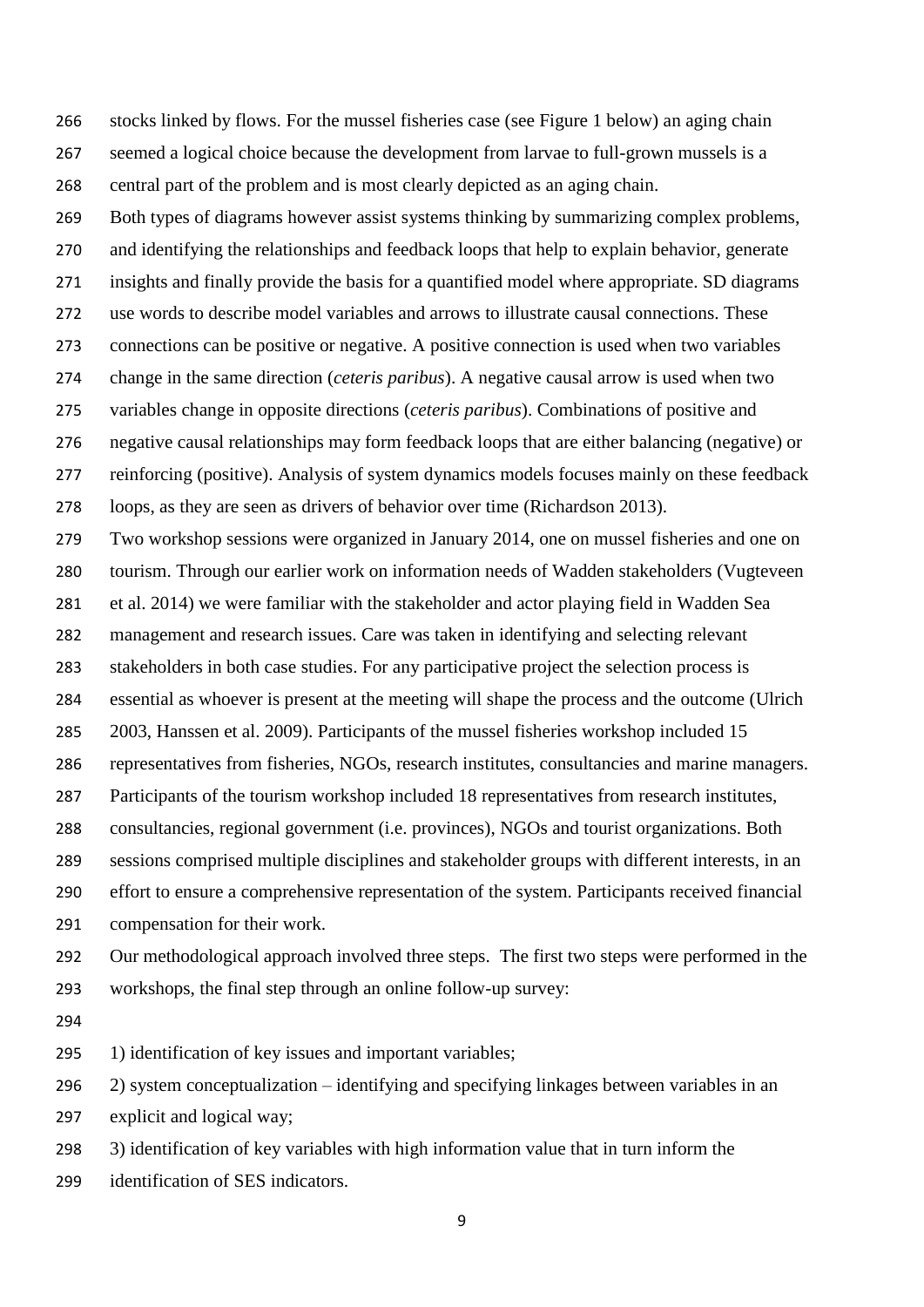A team of two facilitators guided the workshops. A process facilitator steered discussions and helped to elicit the knowledge, experience, and expertise of the group. The second facilitator supported the first and took the role of modeler to build the model and summarize modeling steps to the participants. For modeling the systems dynamics tools Vensim@DSS was used (Ventana Systems 2010). The Vensim model was projected on a screen visible to all participants. Furthermore two (mussel fisheries) or three (tourism) observers were present to take notes on group discussions. These notes were used in reporting. After an explanation the goal of the session and a round of introductions of the participants we started with a preliminary "concept model", a small conceptual model that introduces the concepts, iconography, and points of view of the system dynamics approach (Richardson 2013). We then asked participants to answer the following question: *what variables play a role in sustainable mussel fisheries / tourism in the Wadden Sea region?* We explained that variables could be causes, influences, effects or elements of the issue. Variables were

gathered by using Nominal Group Technique (Delbecq et al. 1975). In this technique

participants are invited to write down relevant variables individually, on a piece of paper.

These are then gathered by the facilitator in a round-robin fashion, i.e. an arrangement of

choosing all elements in a group equally, and listed next to the Vensim model projected on the

screen. Next the model was constructed real-time in a facilitated deliberation on relationships

 between variables. Variables and relations were only included in the model if participants agreed.

After the workshop an online follow-up survey was sent to the participants. The survey was

directed at verifying the variables and relations in the model. Participants were also asked

whether the relations in the model needed adaptations or corrections. The survey was

developed using Qualtrics software (www.qualtrics.com).

Based on the feedback received from all participants some adaptations were made to the

model. Importantly the consensus model of the session was not altered based on single

comments. Comments only led to adaptations of the model when they involved technical or

logical inconsistencies or a consistent use of terminology, and were mentioned by more than

one participant. For both cases the end report sent out to participants featured the final model,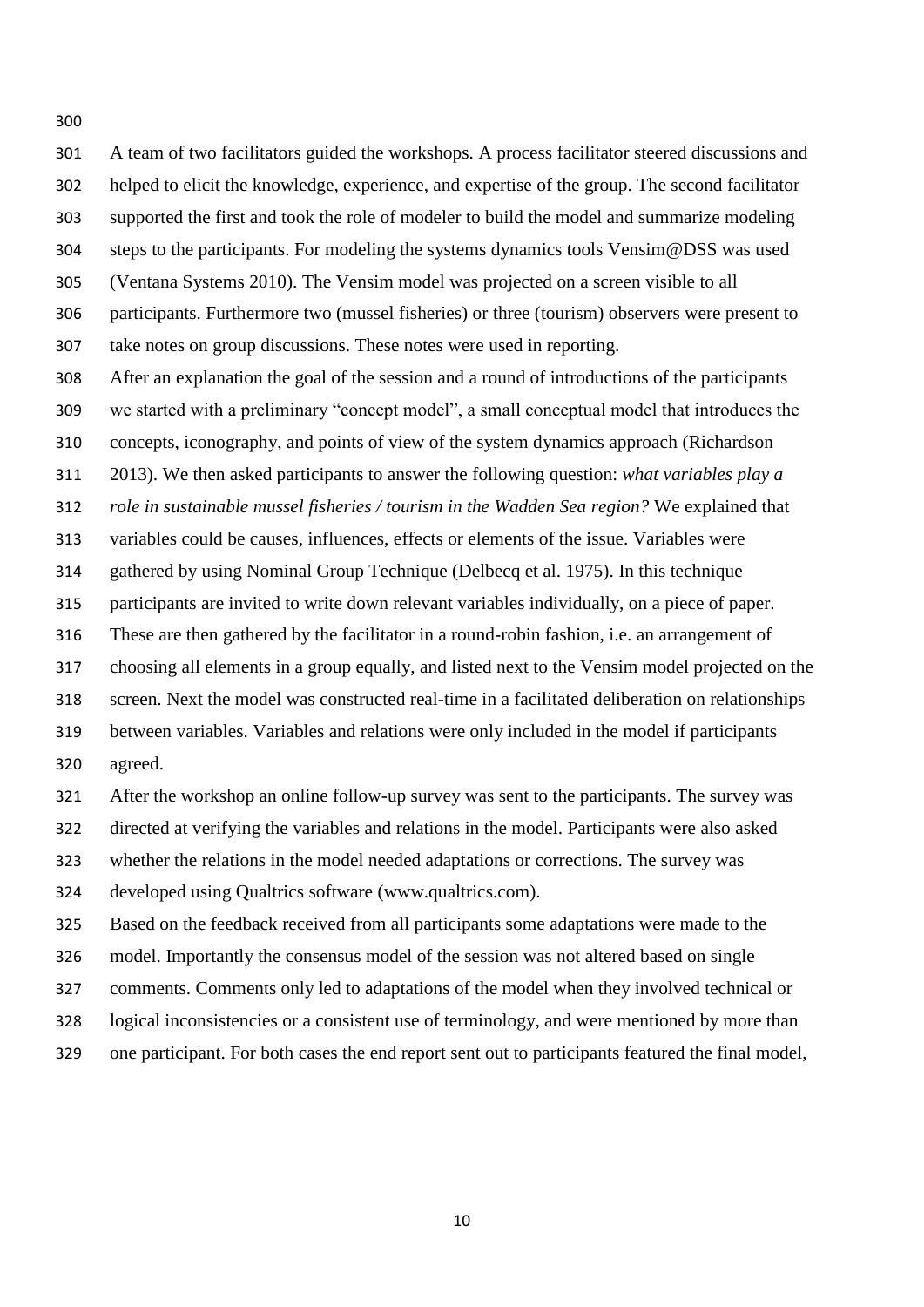a list of comments gathered via the online survey, clarification of adaptations carried through

331 and (in the appendix) the model developed in the session<sup>1</sup>.

### **4. Findings**

 This section describes the models for sustainable mussel fisheries and tourism . The models are developed on the basis of the sessions and online survey; they are not complete and do not pretend to be. A premise of GMB is that the final model is a joint product of the group's learning experience, and that a model is always an abstraction of reality. The knowledge and expertise of the participants in the session drive the selection of the variables and relations to be included in a model. The models contain those elements that participants with different ecological and socio-economic viewpoints agree to be the most important. Specified variables are included in the model after consent by all participants. In SD and GMB the quality of a resulting model is judged in relation to its purpose. We made clear to participants that the models aim to represent participants' opinions. In order to test the validity of the models as descriptions of the SES processes in the Dutch Wadden Sea region, the models would need to be formalized so that structure and behavior can be compared against available data sets. Among others, this would require an estimation of parameter values and equations. This was however beyond the scope of the WaLTER project.

 $\overline{a}$ 

### *4.1 Sustainable mussel fisheries*

 Figure 1 shows the system structure diagram on sustainable mussel fisheries. The lower left segment of the model describes the growth dynamics of mussels from a mussel fisheries production perspective. The model distinguishes between different destinations of mussel seed; in part the seed forms wild sublittoral and litoral mussel beds, partly it is bottom trawled in the sublitoral and partly captured by MSCIs. Next to reproduction and growth there are losses of mussels at different growth stages. Mortality of mussel seed is included in the model as a primary loss factor. The causal factors of mussel seed mortality are included in the mid left segment of the model and involve biological factors such as predation by crab and starfish, physical factors such as wash out and mussel seed density. The dynamics of spat fall in the Wadden Sea are primarily determined by the survival of the larvae and not by their total number. Larvae numbers are not a limiting factor under the current circumstances in the

<sup>&</sup>lt;sup>1</sup> The reports can be found online (in Dutch): i) Vugteveen et al 2014.Group Model Building over mosselvisserij in de Waddenzee. WaLTER project 38 pages. ii) Vugteveen et al 2014.Group Model Building over toerisme in het Waddengebied. WaLTER project 37 pages. See www.walterwaddenmonitor.org.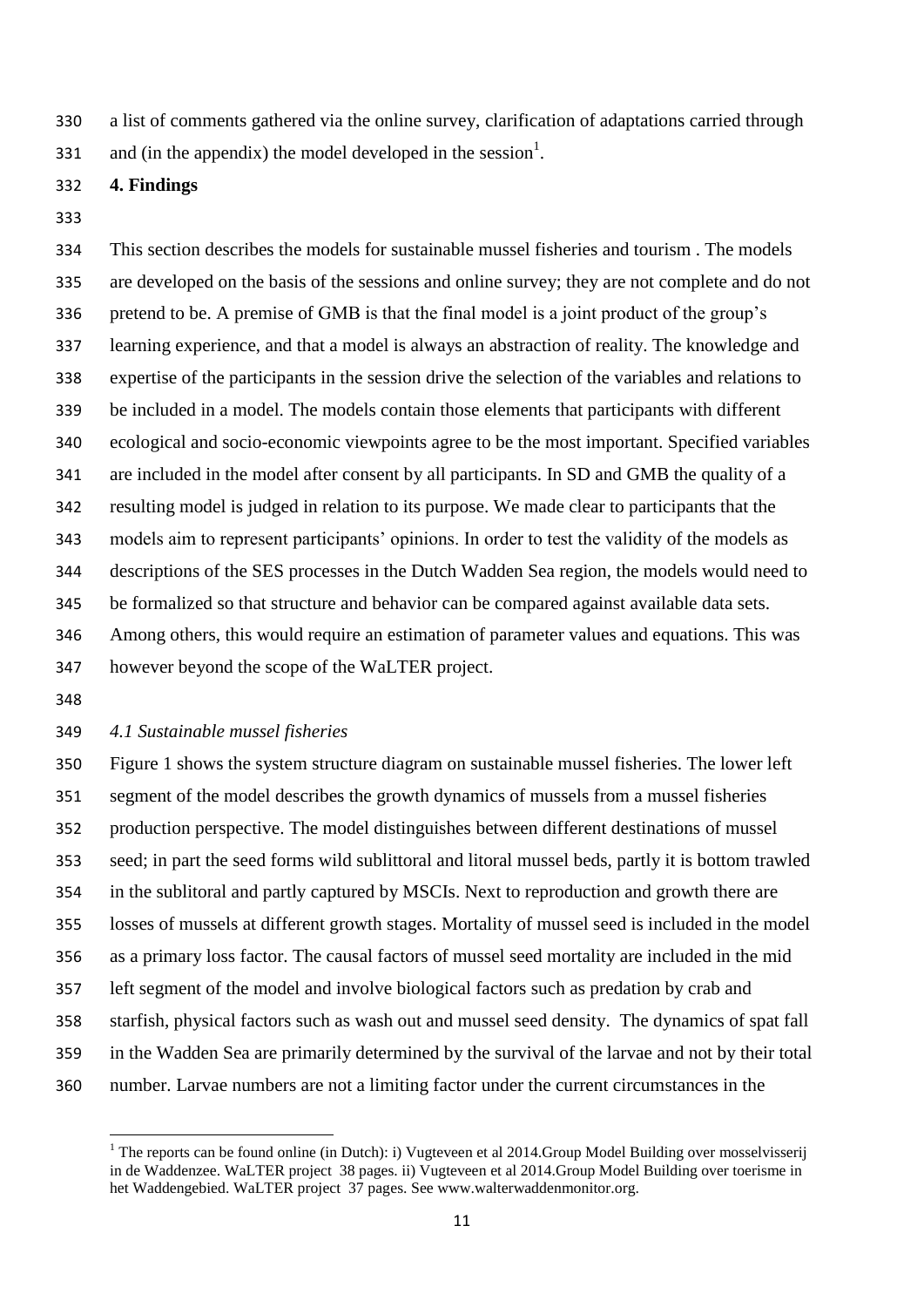Wadden Sea; spat fall dynamics in this model rather refers to the proces that explains how the supply of larvea is divided across compartments (MSCI, littoral seed). There is a huge variation in spatfall between years and locations because of several factors. As emphasised in particular by the fishermen the model needs to take stochastics into account. This is indicated in the model by the variable 'dynamics out of human control'. The general agreement amongst participants is that from a fisheries perspective spat fall on MSCIs is more certain than bottom spat fall. In addition, spat fall in the sublittoral seems more regular than in the littoral areas.

 The lower right model segment deals with the economic cost-benefit considerations of fisheries, linked to the physical mussel production part of the model. The supply of mussels and the auction price determine revenues and profits in the sector. The Dutch fishermen compete with international producers on the international market. When prices for mussels are high processing industries might switch to importing mussels or replace mussels by other products. Production costs are an important variable and linked to maintaining a certain production capacity. Labor costs are an important element of total production costs. Employment and labor costs are strongly related to an increase of MSCI capacity. Compared to traditional bottom trawling MSCI activities require more workers, for instance for transportation of material or maintenance. Within the context of the Transition Process it is relevant to separately specify production costs and investments within the model, so as to be able to evaluate traditional mussel culture against innovations ('fishing fleet' against 'MSCI capacity'). The upper left segment expresses that the extent of habitats with a high natural value is determined by the presence of natural littoral and sublitoral mussel beds, as well as cultivation plots. A very important factor for understanding the extent of mussel habitats and their development is the 'stability of the mussel beds'. Bed stability is a policy criterion for allowing autumn seed fisheries - as these are only allowed on instable beds - as well as a main determinant for the natural value of beds (i.e. older beds have high nature value). The right upper segment of the model covers regulations and production space. Regulations determine the 'production space' for the sector in terms of seed fisheries and half grown mussels. 'Cultivation efficiency' is a central variable and influenced by several factors including the 'quality of the culture plots','cultivation- and maintenance activities' carried out by mussel farmers and by existing 'regulations' on moving mussel spat between plots (i.e. 'North-South transports'). Natural factors (such as growth climate, predation, available food) show a certain amount of natural variation and also vary per location, thus determining the quality of cultivation plots. The search for suitable locations and amount of space needed for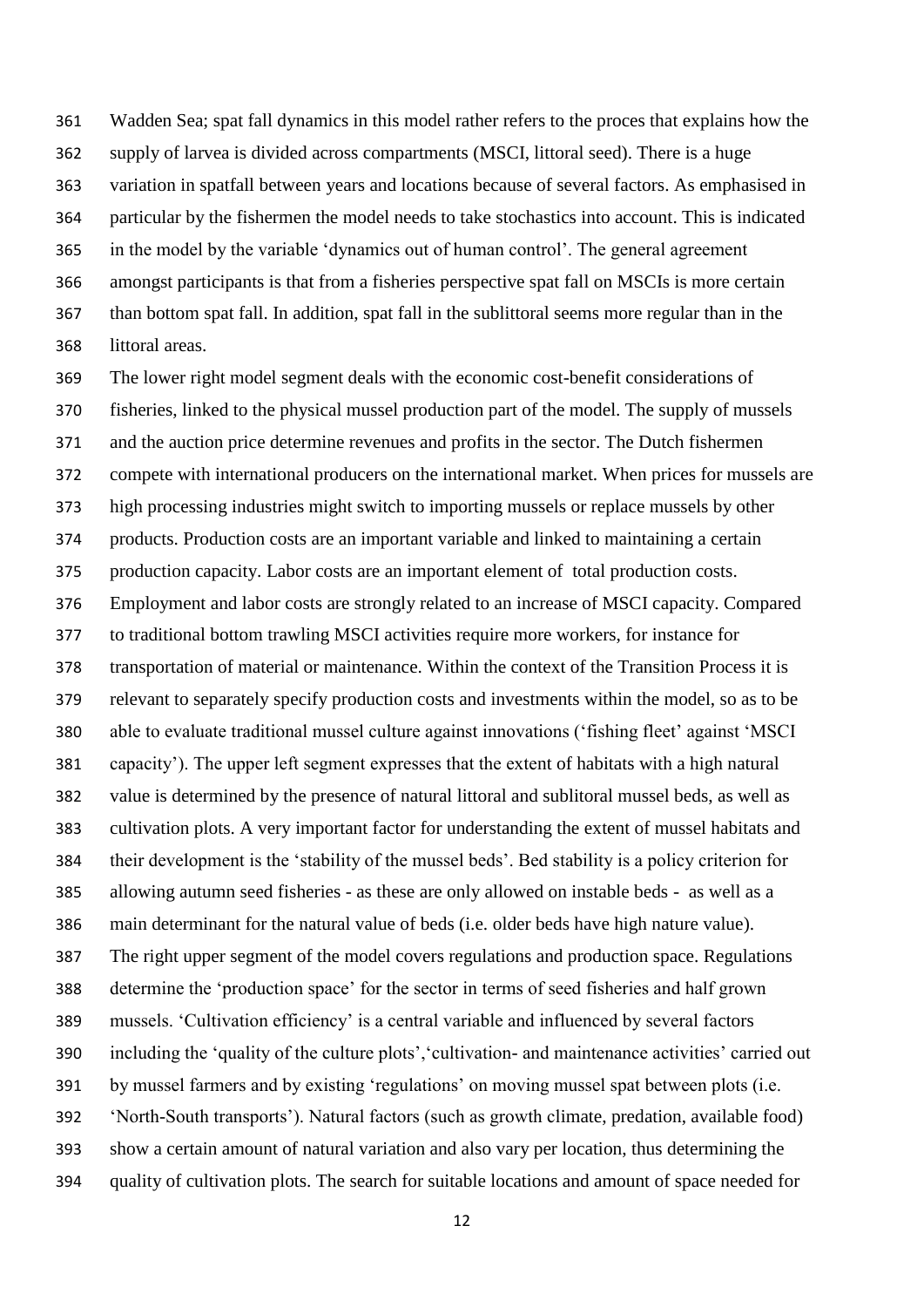395 cultivation plots is a recurring discussion within the Convenant and amongst other users like

396 the shrimp fisheries sector.

397



- 398
- 399 **Figure 1.** Final system structure diagram on sustainable mussel fisheries in the Dutch
- 400 Wadden Sea region
- 401

# 402 *4.2 Tourism*

 The lower segment of the tourism model in Figure 2 describes the basic interplay of supply and demand in recreative facilities. The 'number of tourists' is a central variable in the model. On the basis of a particular number of available 'recreational facilities' in terms of 'capacity' and 'quality', a particular number of tourists can be accomodated, generating revenues. The economic significance of recreation and tourism in the area is expresssed as that part of revenues that remains in the area and contributes to local welfare. In the middle right hand segment 'experience value' is the central variable. Experience values are values that relate to personal experiences and appreciation of the environment, such as, in the case of the Wadden, quietness, openness of the landscape, and attractiveness of the beach. Nature experience is a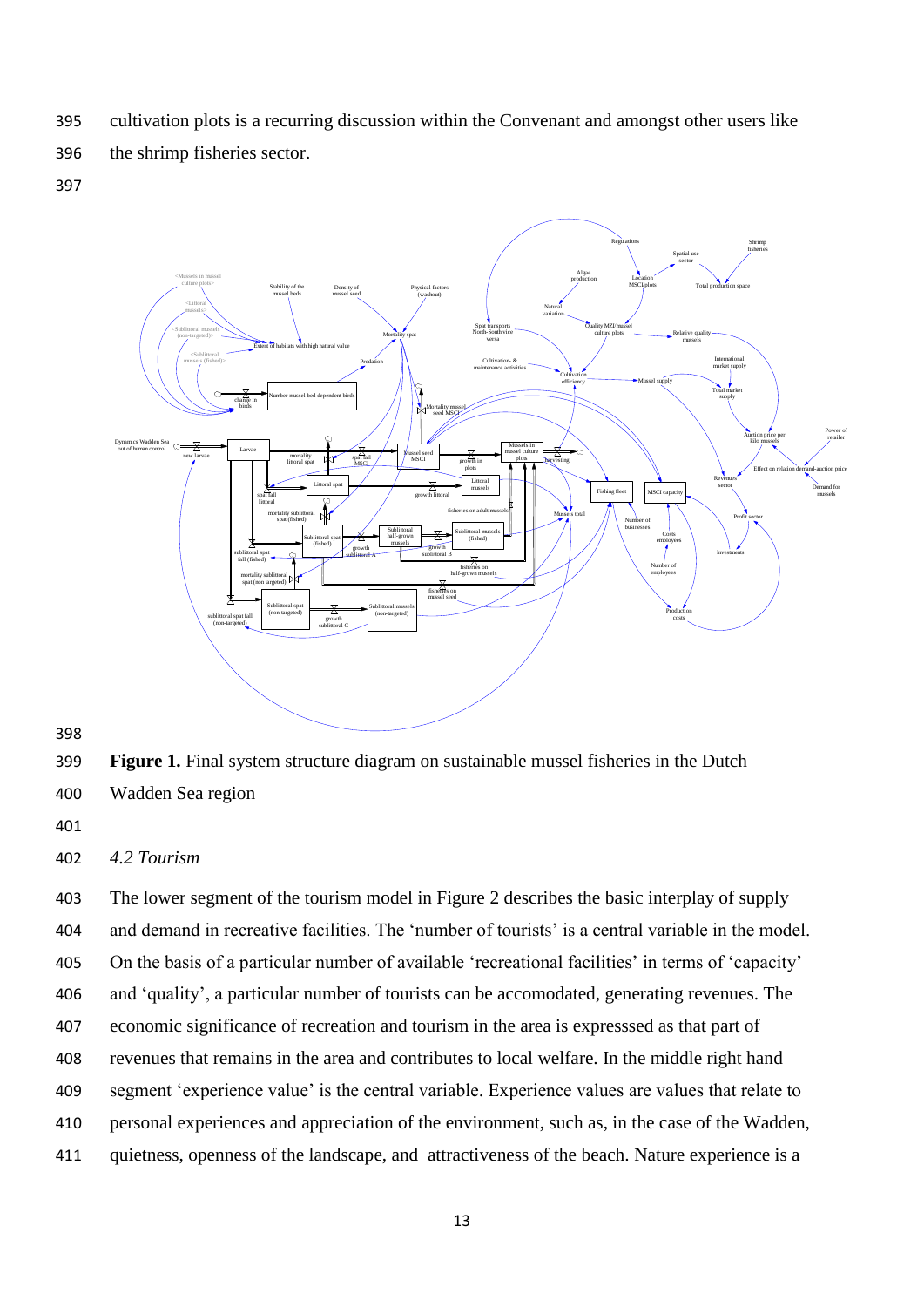specific experience value that is linked to natural values present in the environment. The options available for experiencing nature, like bird and seal watching, are very important for tourism and recreation in the region. Tourism and recreational activities may impact nature values, either negatively (disturbance) or positively (indirectly through societal support for nature protection).

 The monitoring of birds and seals is currently receiving attention in the Convenant on recreational boating, an agreement between nature organizations, recreational organizations and the government. 'Sustainability' and 'innovation' are positively linked to the 'experience value of a tourist'. Sustainable development in tourism means that its long-term development does not harm important natural values. Examples of innovation linked to experience value are the use of local products and offering energy-neutral "eco" accommodations.The middle left hand segment covers use values. Use values relate to useability for and coherence of the environment to visitors. The variabel 'use value' in this segment is about aspects related to functional quality of the environment and facilities offered. 'Marketing and promotion' influence expectations and perceptions and indirectly are inputs to experience- and use values. Finally the topmost part of the model contains a segment on policies and innovation. The model distinguishes between nature and innovation policies. 'Nature policies' are positively linked to 'natural values' and are restrictive for tourism and recreation in the area. 'Innovation policies' are positively linked to 'adapation capacity', the potential of the sector to develop or adapt within the boundaries of nature- and economic policies.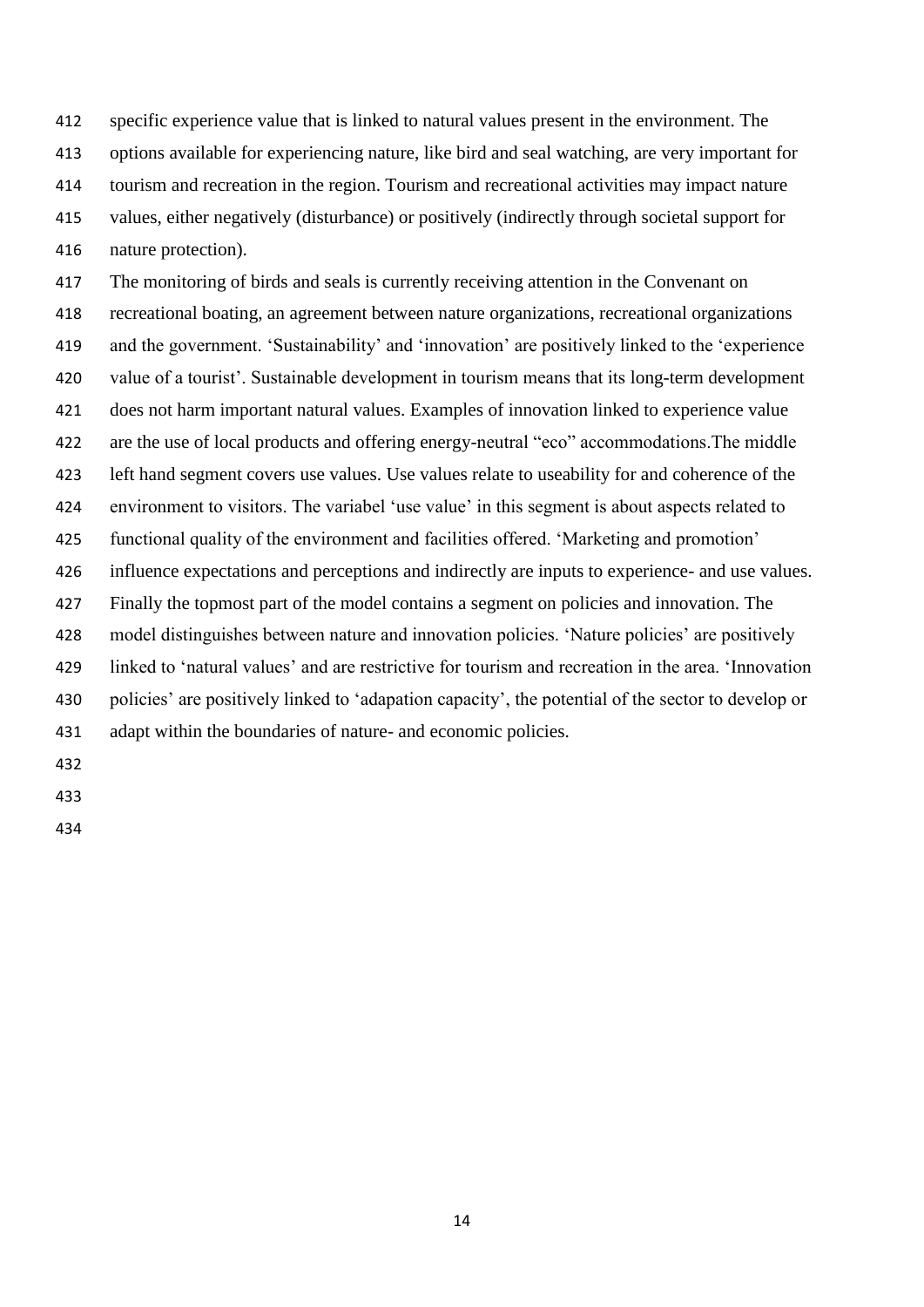

435

436 **Figure 2.** Final causal loop diagram on tourism in the Dutch Wadden Sea region

- 437
- 438

# 439 *4.3 Key variables – towards SES indicators*

440 We performed an online survey to elicit key variables in both models: those variables that in 441 the eyes of participants provide valuable information on the issue modeled. The identification 442 of these variables is a first step in the development of relevant SES indicators.

443 Here we only consider substantive arguments to identify indicators. Other common criteria

444 used to decide on indicators such as ease of use, scope, quantification or sensitivity are not

445 considered at this stage. Participants mentioned 20 key variables for mussel fisheries and 18

446 for tourism. Table 1 presents those key variables that were selected by most participants. They

- 447 are key in the sense that participants would welcome better understanding and data with
- 448 regard to these factors. See Table 2 for an explanatory description of these variables.

449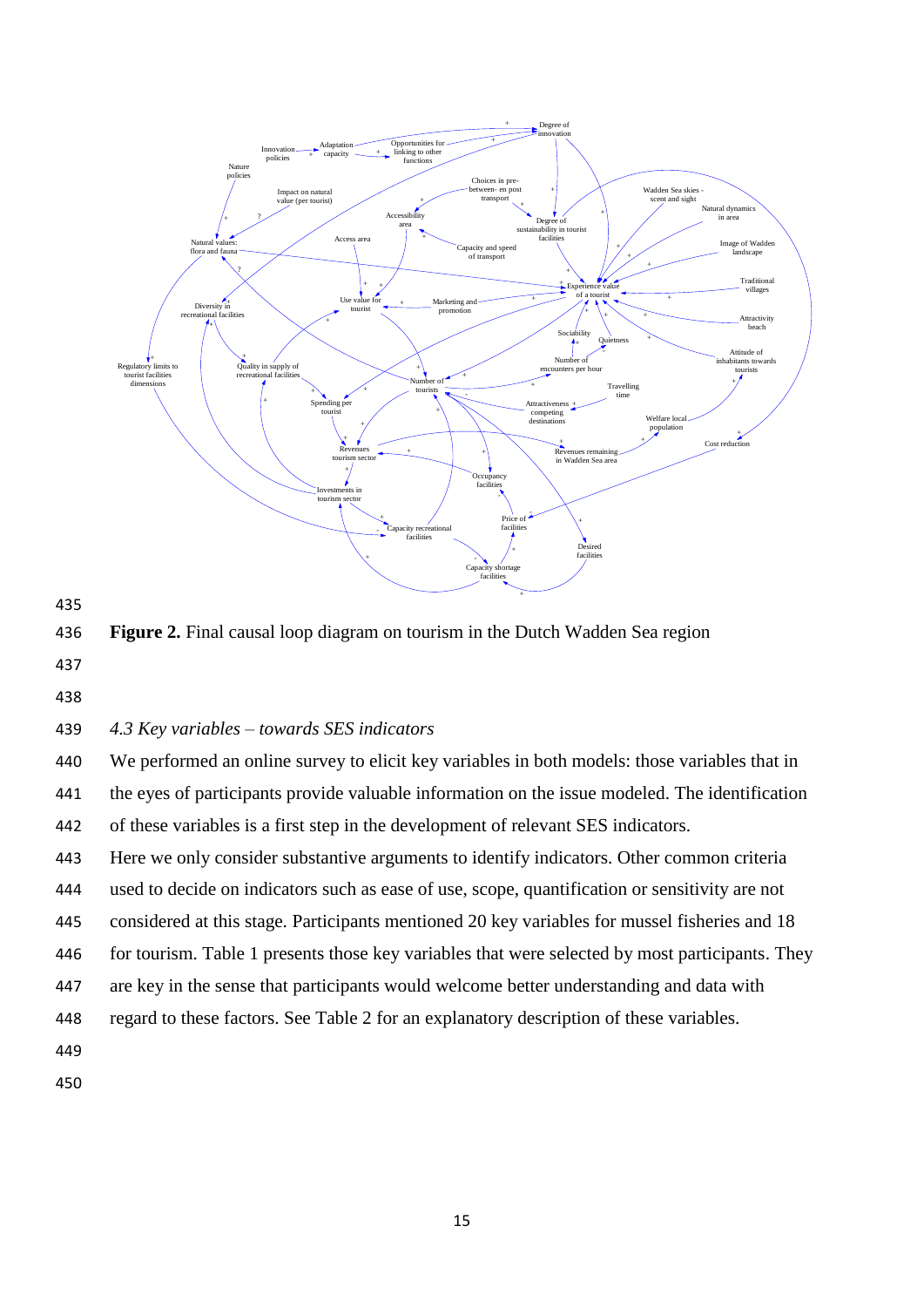- **Table 1.** Key variables selected by participants. The second column presents the number of
- loops that variables are part of. The third column presents the number of participants that
- selected the variables.

| <b>Sustainable mussel fisheries</b> |                                 |          | <b>Loops</b> $# Part.$ |    | <b>Tourism</b>                            | <b>Loops</b> | #     |
|-------------------------------------|---------------------------------|----------|------------------------|----|-------------------------------------------|--------------|-------|
|                                     |                                 |          |                        |    |                                           |              | Part. |
|                                     | Cultivation efficiency          | 2        | 4                      |    | Experience value                          | 21           | 11    |
| 2.                                  | Extent of habitats              | $\Omega$ | 4                      | 2. | Number of tourists                        | 37           | 9     |
| 3.                                  | Total market supply             |          | 4                      | 3. | Revenues tourism sector                   | 32           |       |
| 4.                                  | <b>MSCI</b> capacity            | 22       | 3                      | 4. | Revenues remaining in the Wadden Sea area | 9            | 6     |
| 5.                                  | Stability of mussel seed beds   | $\theta$ | 3                      | 5. | Natural values: flora and fauna           | 12           |       |
| 6.                                  | Sublittoral spat (non-targeted) | 31       | 3                      |    |                                           |              |       |

Note: Figure 1 shows several outflows which are not influenced by the level of the relevant stock (i.e. the stock is not

 connected to the outflow by an information link). In a formal model this would mean that the stock level does not pose a limit to the outflow, meaning that the value of the stock potentially falls below zero. If a stock represents a physical quantity such

 as the number of mussels, this is unrealistic and would indicate a flaw in the model. In order to calculate the number of loops through each variable, we have added information links of each stock to its corresponding outflow.

 As mentioned in the above, system dynamicists see feedback loops as the most important part of model structure as loops drive behavior. On the basis of a qualitative diagram, however, it is difficult to make inferences about loop dominance and their impact on behavior. What is possible is to determine which variables are part of loops and in this sense are important elements of model structure, an approach similar to identifying central nodes in cognitive maps (Eden 2004). An interesting question is to what extent variables that according to participants have the most information value, are also enclosed in feedback loops. Table 1 shows that for the tourism case, variables that according to participants are most informative are also enclosed in many loops (the minimum number of loops in which variables are enclosed is 0, maximum 37, median 4). For the case on mussel fisheries, the minimum number of loops in which variables are enclosed is 0, maximum 64, median 17. Here participants choose two variables which are part of many loops (MSCI capacity and non- targeted sublittoral spat), but four others are not. Two of these are exogenous variables that represent conditions that impact the mussel ecology and economy: extent of habitat and stability of mussel seed beds. According to participants, model variables do not have a major impact on either of these conditions. Finally there are two economic factors that are important to some stakeholders but are enclosed in only one or two loops: cultivation efficiency and total market supply (see Table 2). We may conclude that in these cases, participants tend to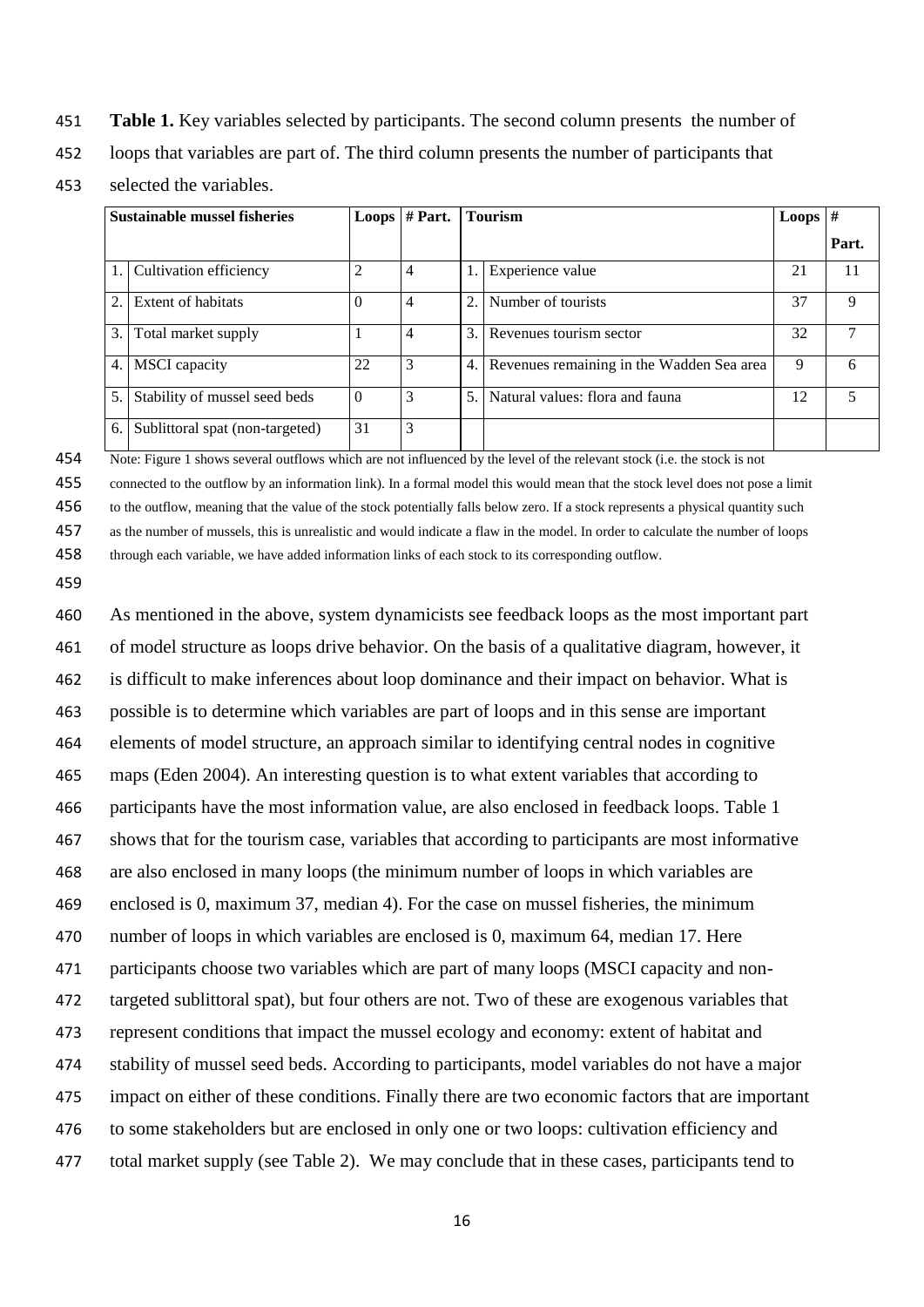- 478 choose informative variables which are part of feedback loops or represent important
- 479 conditions central to their stake in the issue.
- 480

# 481 **Table 2.** Key variables for SES indicators

|     | <b>Potential SES indicator</b>  | <b>Description</b>                                                                                            |
|-----|---------------------------------|---------------------------------------------------------------------------------------------------------------|
|     | Sustainable mussel fisheries    |                                                                                                               |
| -1. | Cultivation efficiency          | Cultivation efficiency is a basic statistic for mussel cultivation, expressed as the amount of consumable     |
|     |                                 | size mussels produced from a certain amount of mussel seed. Although efficiency has improved over             |
|     |                                 | the years still only a relatively small part of used production seed grows into consumable size mussels.      |
|     |                                 | Circumstances for cultivation are controlable to a certain extent and loss is a fact of nature.               |
|     |                                 | Improvement of cultivation efficiency may lead to higher acceptance of fishery activities by NGO's            |
|     |                                 | (lower costs and less seed fishing). Good measurement of cultivation efficiency enables the                   |
|     |                                 | identification of reasons for slow growth and mortality.                                                      |
| 2.  | <b>Extent of habitats</b>       | Annual inventories of mussel stocks are performed for policy reasons, including the evaluation of             |
|     |                                 | management measures and effect studies for N2000 legislation.                                                 |
|     |                                 | The surface area of present mussel beds is measured yearly. Except for economic value, determination          |
|     |                                 | of surface areas is also important for establishing natural values. Natural values express the ecological     |
|     |                                 | importance of mussel beds in the Wadden Sea and are defined within conservation objectives.                   |
| 3.  | Market supply                   | Market supply determines auction prices and eventually consumer prices. When the prices for Dutch             |
|     |                                 | mussels become too high, consumers will switch sooner to import mussels or replacement products.              |
|     |                                 | It is important to monitor the total supply of mussels and their alternatives from within the Netherlands     |
|     |                                 | and abroad. Essential information includes volume, prices, quality, and information on market players         |
|     |                                 | and markets.                                                                                                  |
| 4.  | <b>MSCI</b> capacity            | MSCI capacity is a variable in the economic production part of the model and involves the extent              |
|     |                                 | (number of installations) and production capacity of MSCI. It is necessary to monitor MSCI capacity           |
|     |                                 | to determine whether mussel seed capture is economically viable.                                              |
|     |                                 | MSCI capacity can be expressed in square meters of MSCI (occupied surface, where no ships are                 |
|     |                                 | allowed) and in terms of seed production. The latter is important for estimating the production value of      |
|     |                                 | MSCI's in total seed production. An important question is how large production volume can be over             |
|     |                                 | over the years.                                                                                               |
|     |                                 | The quality of MSCI locations also needs to be measured (variable 'quality of MSCI/plots'). Important         |
|     |                                 | for production are food supply, flow velocities and sensitity to storms on locations. Depth is important      |
|     |                                 | for the suitability of MSCI locations and of (indirect) influence to MSCI capacity as nets or ropes need      |
|     |                                 | to remain clear of the sea bed.                                                                               |
| 5.  | Stability of mussel seed beds   | The stability of mussel beds is a decisive factor for fishability (steering 'fish plans') as well as for      |
|     |                                 | natural value. Insight is necessary in the size and volume of instable beds. Important stability factors      |
|     |                                 | are hydrodynamics (wave action), predation (starfish, crabs), durability and structure of the beds            |
|     |                                 | (adhesion force). Especially hydrodynamic stress is an important limiting factor for the presence of          |
|     |                                 | mussel beds.                                                                                                  |
| 6.  | Sublittoral spat (non-targeted) | Numbers on biomass densities in space and time are important basic statistics for the fishery                 |
|     |                                 | production chain. The amount of spat fall and surface areas of existing beds are important determinants       |
|     |                                 | for the total natural value of an area. At the moment it is still unclear what drives the spat fall and long- |
|     |                                 | term survival of mussels. Measurement of the surfaces of non-targeted beds is also important to gain          |
|     |                                 | more insight into the survival chances of young mussel beds.                                                  |
|     | Tourism                         |                                                                                                               |
| 1.  | Experience value                | In landscape research experience value has been defined as the (experience of) the total attractiveness       |
|     |                                 | of the landscape. The 'pleasance' of the landscape is an important aspect; a landscape with a high            |
|     |                                 | experience value 'pleases the senses'.                                                                        |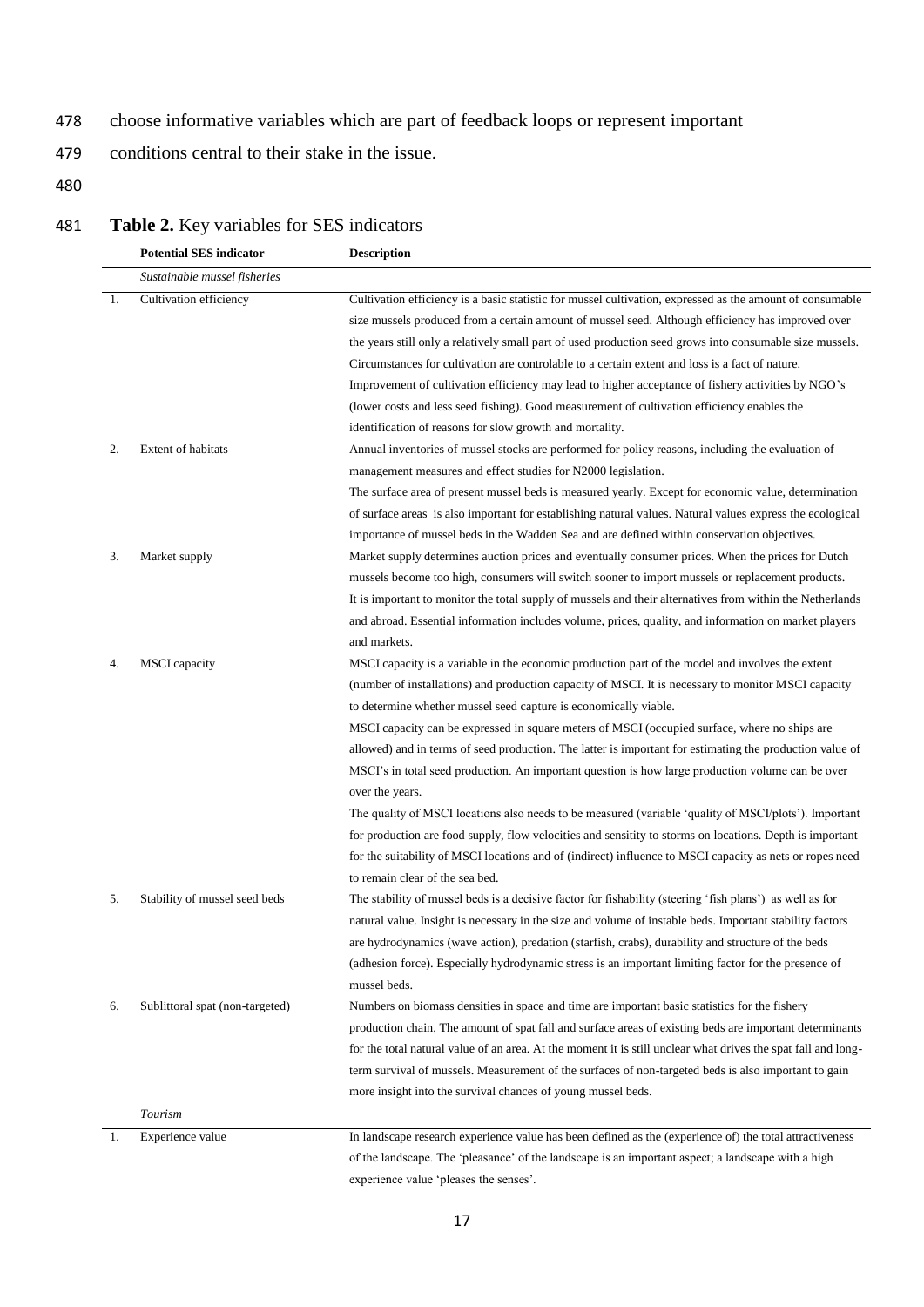|    |                                  | In the total experience of an observer the visual aspect, or 'scenic beauty', often plays a dominant role   |
|----|----------------------------------|-------------------------------------------------------------------------------------------------------------|
|    |                                  | although other sensoric experiences like hearing and smell also influence total experience. Participants    |
|    |                                  | mentioned the scent and wide views in relation to the Wadden Sea skies.                                     |
|    |                                  | A high experience value is an important motivation for tourists to visit the Wadden Sea region. Better      |
|    |                                  | quantification of experience value is necessary to gain more insight into the degree to which different     |
|    |                                  | parts of the Wadden Sea region are appreciated by visitors.                                                 |
| 2. | Number of tourists               | The number of tourists/visitors presents a basic statistic for tourism monitoring and is important for      |
|    |                                  | understanding the dynamics of the sector. To measure the societal value of an area it is important to       |
|    |                                  | measure how intensive an area is being "used". Also data on visitor numbers may be used to determine        |
|    |                                  | whether capacity of facilities is sufficient. The monitoring of tourist numbers is also important for       |
|    |                                  | gaining insight into how the World Heritage status influences tourism in the region. Participants in the    |
|    |                                  | session did indicate that the model should account for different types of tourists and spatial differences. |
| 3. | Revenues tourism sector          | Revenues are a basic economic statistic for determining the importance of the tourism sector for the        |
|    |                                  | whole economy. At the moment limited information is accessible on specific revenue data for the             |
|    |                                  | whole region.                                                                                               |
| 4. | Revenues remaining in the Wadden | Numbers on the share of revenues remaining in the region is important to determine the contribution of      |
|    | Sea area                         | tourism to the local economy. Numbers per subarea are required to weigh local economic interests            |
|    |                                  | (against natural areas for example). The numbers may also be used to account for investments within         |
|    |                                  | the sector (as a contribution to local welfare). From a policy perspective it is important to gain more     |
|    |                                  | insight into how revenues, i.e. profits, in the region flow back to the region. A participant specifically  |
|    |                                  | mentioned that local population, especially along the coast, do not profit sufficiently of "their"          |
|    |                                  | Wadden Sea region.                                                                                          |
| 5. | Natural values: flora and fauna  | Knowledge on natural values is important to develop sound spatial policies, i.e. where human use is to      |
|    |                                  | be allowed or prevented. From a tourism development perspective the understanding and analysis of           |
|    |                                  | natural values in relation to experience values is essential. Natural values are an important motive for    |
|    |                                  | visits to the area. There is still limited insight into how tourism and natural values mutually influence   |
|    |                                  | each other. For example, the amount of effect of recreational boating on birds and seals remains            |
|    |                                  | unclear.                                                                                                    |

482

483

### 484 **5. Discussion and conclusion**

485

 In this study we demonstrated the use of a GMB approach to elicit the complexity of two SES issues and explicitly identify key variables and linkages as a first step in the development of relevant SES indicators for policy and management in the Dutch Wadden Sea region. In the mussel fisheries model (Figure 1) the key structure involves a linkage between the variables 'extent of mussel habitat with high natural value' - expressing the area of available mussel beds -, 'mussel cultivation efficiency' - i.e. how many and how efficient mussels may be produced - and 'market supply', i.e. how many mussels may be sold and consumed. In the case of fisheries practices cultivation efficiency and MSCI capacity were found important variables to be measured. When the yield of cultivation plots and efficiency of operations improve less pressure on the environment is expected as mussel seed resources are used more efficiently. Location is a key factor for cultivation results. Data on MSCI locations and MSCI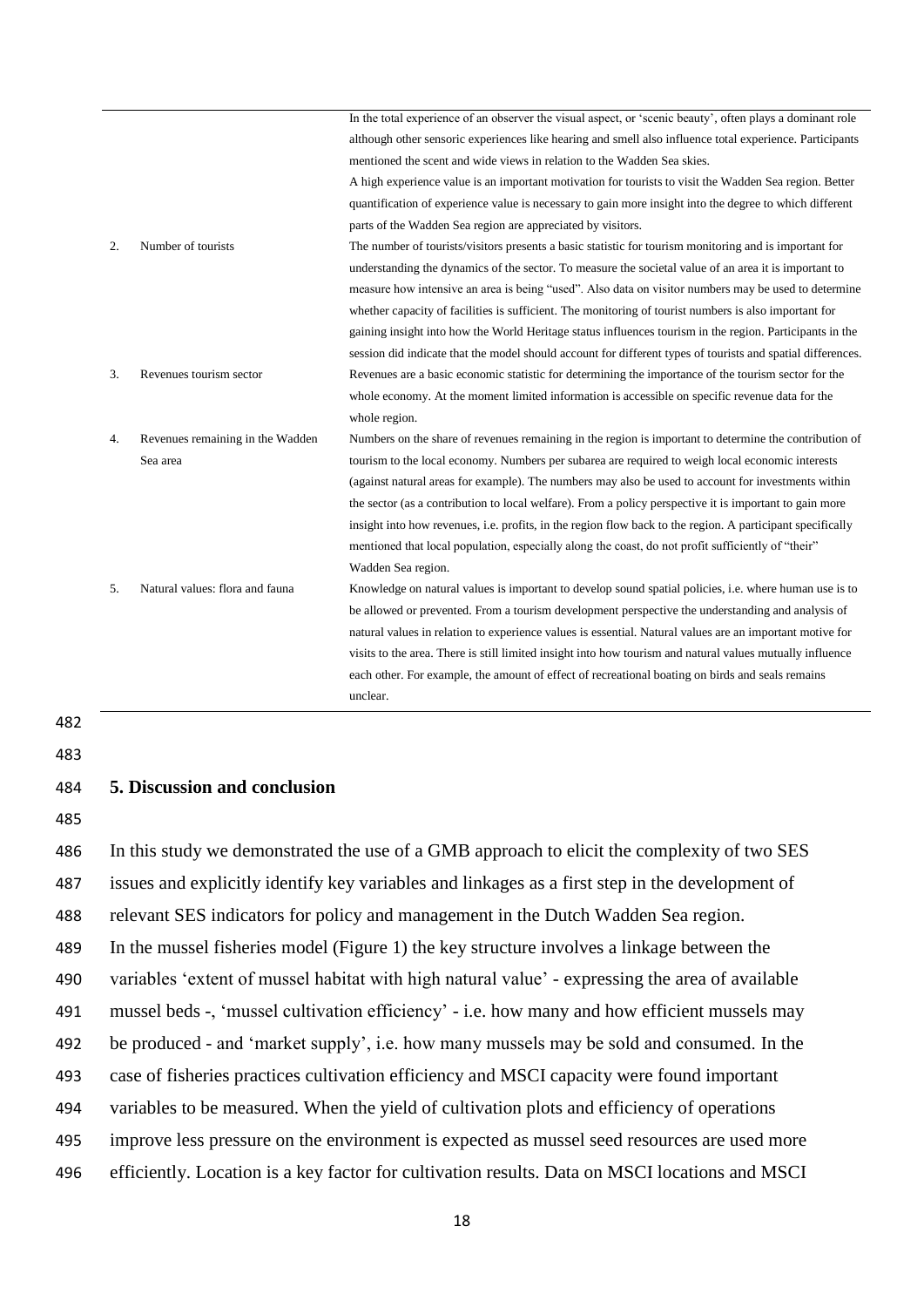capacity are necessary to determine whether there is enough volume in MSCI seed production for a profitable business operation. In the context of evaluating the succes of the Transition Process it is also found important to follow developments in market supplies in relation to competitiveness of the sector within the (inter)national market. Witin current mandatory monitoring efforts the extent of mussel habitat is an important parameter. As an regulatory indicator, i.e. for determining fishable areas, the parameter is found suitable but as an ecological indicator a more comprehensive indicator is found necessary. The mussel fisheries model indicates the stability of mussel beds is a major determinant in the (perennial) development of mussel habitat. Adding depth to extent of habitat as an indicator requires better understanding of the factors determining stability according workshop participants. At the moment it is still not completely understood what drives the spat fall and long-term survival of mussel beds (Folmer et al. 2014).

 The tourism case revealed that experience of Wadden nature and landscape is one of the most important motives driving recreational and tourism activities in the Wadden Sea region. In the tourism model (Figure 2) participants expressed this key driving force for explaining tourist development as a linkage between the variables 'natural value', 'experience value', and 'number of tourists'. The number of tourists drives the 'revenues' to be gained, the latter being a basic indicator for economic productivity. Participants explicated in the model that next to total revenues generated it is also important to understand what the share of revenues is that remains in the region. In current monitoring programmes basic statistics on tourists numbers and sectoral revenue figures are represented. However, these data do not cover the Wadden region as a whole and are comprehensive enough. A recent policy document of the Wadden provinces shares this conclusion by mentioning the need to monitor small scale accomodations since these play an important role in improving the quality of tourist facilities and the promotion of Wadden-specific hosting (Stuurgroep Waddenprovincies 2013). Finally, the tourism model puts forward that experience value is an essential variable to understanding of the development of tourism. Structural data on experience values is limited however. In the context of monitoring experience values a recent approach called Hotspotmonitor is worth mentioning. Sijtsma et al. (2012) developed a web-based tool for the (inter)national Wadden Sea region offering a spatially explicit way to measure attractiveness of the landscape, places and specific individual experiences.

- 
-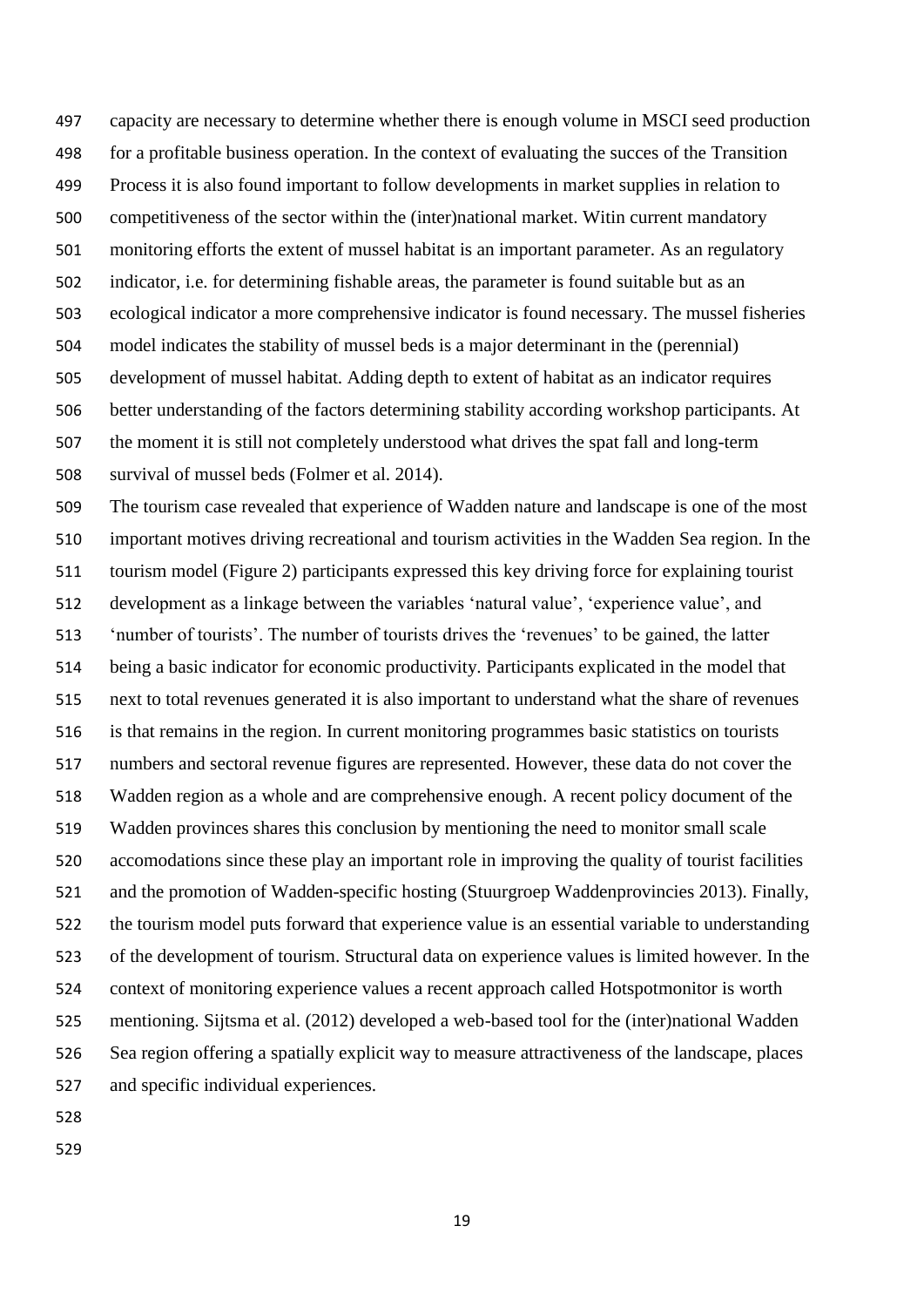#### *5.1 Benefits and limitations of group model building*

- As a methodological approach GMB offers several benefits when applied to complex multi-
- dimensional ICM issues (Heemskerk et al. 2003, Winz et al. 2009, Mirchi et al. 2012,

Langsdale et al. 2013). Noted benefits include the flexibility and transparency of the method,

- the capacity to integrate qualitative and quantitative information, the ability to integrate a
- wide range of input parameters in a meaningful way (reflecting their inherent interactions and
- feedbacks), and an explicit recognition of multiple forms of uncertainty (Winz et al. 2009).
- Importantly, the GMB approach provides a tool for stakeholder involvement in ICM and
- making management relevant to local concerns. Participating in the modeling process helps
- stakeholders to develop a shared representation of the scope and complexity of management problems and enables the exchange of knowledge and individual perspectives.
- In our workshops participants highly appreciated the way the structured group model building
- process helped communication and learning processes. Participants explicitly stated that the
- approach allowed them to develop a more comprehensive understanding of the system. They thereby not only referred to the structured process as such but also to the guidance and
- support of the professional facilitators, a role that has demonstrated to be very helpful, if not essential in decision-making processes (Hanssen et al. 2009; De Jonge and Giebels 2014). In the context of effective management the social learning aspects of the approach are very
- important as they enhance mutal trust and provide support for (future) decisions (Hanssen et al. 2009, Stave 2010, Mirchi et al. 2012).
- A limitation of the way GMB was used in these two cases is the assumption that 'the answer is in the room' (Geurts et al. 2006). The input to the model consists of participants' understanding of the issue at stake. There was no opportunity to check statements and facts real-time against other data sources that could have revealed potential biases in participants' assumptions. The qualitative model built in these cases, unlike a formal model, cannot be simulated over time which means that its validity can only be assessed to a limited extent. Although the sessions did not result in a formal model, the elicitation of issues that were important to stakeholders and the development of conceptual models contributed to process of learning and consensus-building. A group modeling process may help in resolving disparate system concepts and inconsistent terminology between social and natural scientists and in fostering the integration of science and values (Niemi and McDonald 2004). As such the approach provides a mechanism for integrating scientific knowledge with tacit knowledge. In a more general sense a significant benefit of system dynamic modeling stems from its ability to facilitate conceptualization of multidisciplinary models by providing a number of
	-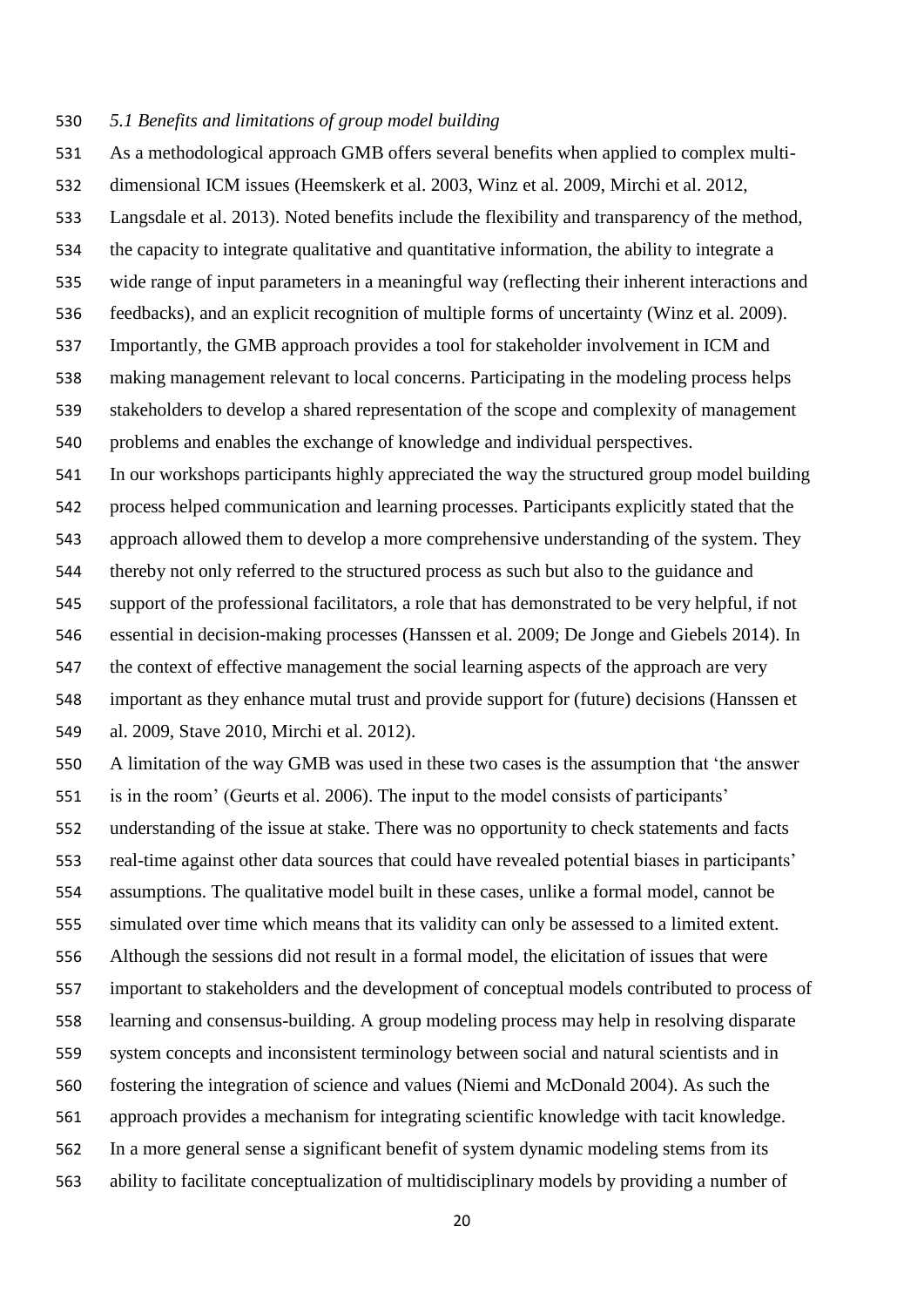qualitative tools to complement quantitative simulations (Wolstenholme 1999, Coyle 2000).

 Mirchi et al. (2012) note that especially the field of water resource management is accustomed to a tradition of developing highly quantified models but useful qualitative modeling tools like GMB tend to be overlooked.

 In terms of systems learning the process of model development may point to areas where relationships are poorly understood and where additional data need to be gathered. A claimed advantage of using a system dynamics approach over other methods for developing indicators is that it provides a transparent and rigorous formalized approach for problem structuring (Wolfslehner and Vacik 2011). A GMB approach assists in providing a conceptual framework, i.e. model, for what needs to be indicated and helps to set an appropriate context for indicators. In comparison to traditional approaches for deriving indicators (Bossel 1999, Bowen and Riley 2003) the use of GMB may enable identification of more meaningful indicators since the approach does not focus on identifying individual indicators but considers the larger picture of the issue, i.e. how indicators interrelate and may be combined. Furthermore, a key factor influencing the acceptance and success of models is their practical usefulness, i.e. addressing the right problem at the right scale and scope (Winz et al. 2009). In GMB this is what makes a model valid, i.e. whether it is appropriate for its purpose and whether model users have confidence in it (Sterman 1994, 2002). In this study the method helped experts and users to make their views explicit and identify key variables, providing a basis for SES indicators that are seen as important by the stakeholders involved in the system, instead of being solely theory-based (Jørgensen et al. 2013).

### *5.2 GMB application for better SES management*

 The outcomes of our study suggest that GMB is a potentially useful tool especially where i) recognition and understanding of system complexity is required; ii) stakeholder knowledge needs to be integrated; and iii) communication and learning amongst stakeholders is desired (Den Exter and Specht 2003). In using GMB we were able to produce meaningful and focused representations of the underlying system structures that determine mussel fisheries and tourism. The models that were produced delivered relevant and new system understanding by formulating critical cause-effect relationships and salient feedback loops within the Wadden Sea regional system. Furthermore GMB application allowed the identification of explicit key variables with high information value for stakeholders in the Wadden area providing a basis for the development of relevant SES indicators. As such we think GMB models can be a valuable tool in the design of adaptive monitoring programs and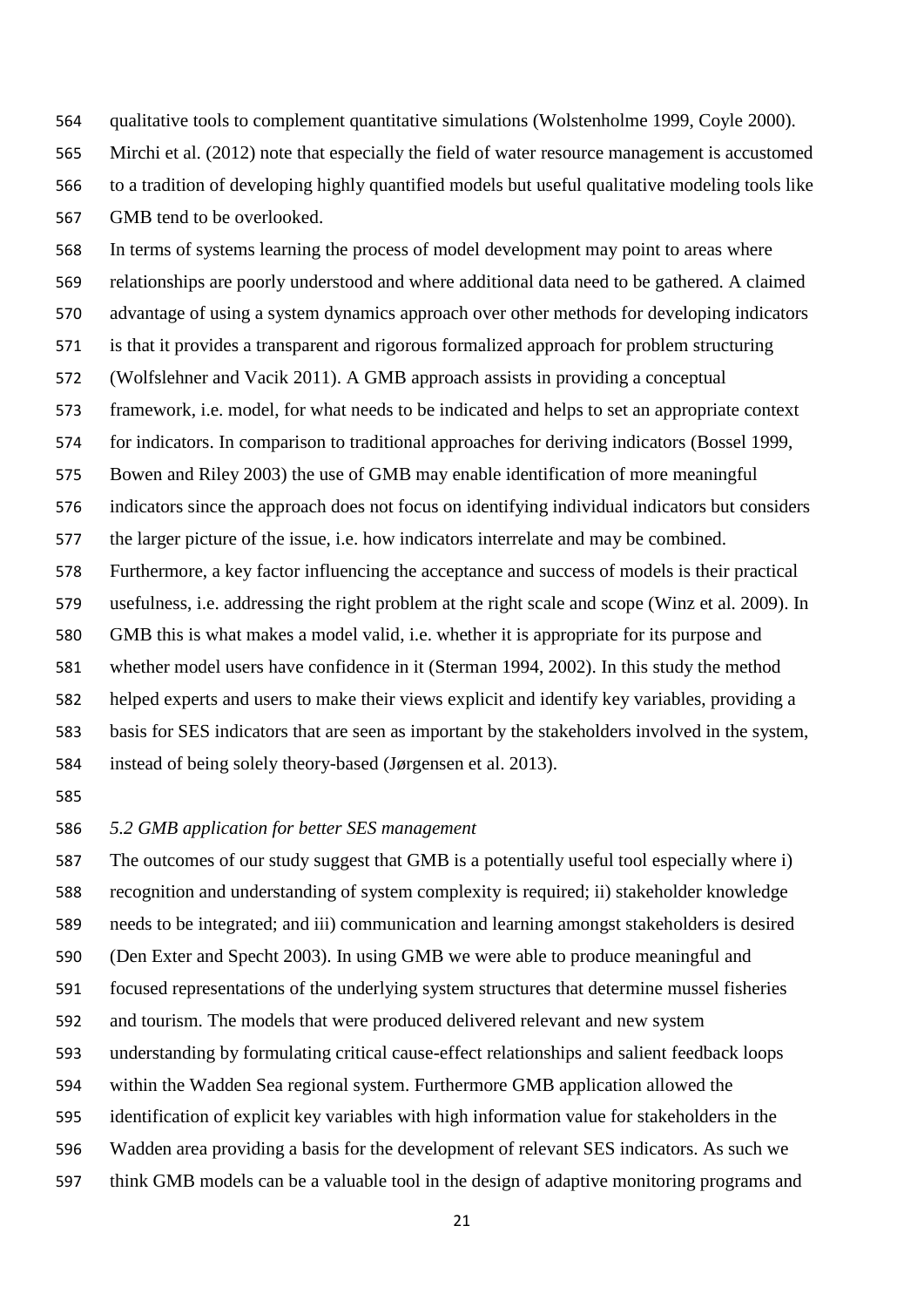- in developing experimental setups for addressing research questions (Vugteveen et al.
- accepted).
- Further research may be directed at quantifying our currently qualitative model and determine
- whether the selected key variables for SES indicators are also part of the most dominant
- quantitative loops. Structural dominance methods (Kampmann and Oliva 2009) or analyses of
- loop impact (Hayward and Boswell 2014) may be applied. Secondly the challenge is to deal
- with the uncertainty inherent to social-ecological systems. This relates to system uncertainty
- originating from both knowledge gaps and stochastics. In our sustainable mussel fisheries
- model (Figure 1) such uncertainty was depicted in the variable 'Dynamics Wadden Sea out of
- human control'. Recently developed tools and workbenches to determine robust options in
- situations of deep uncertainty may be used (e.g. Kwakkel and Pruyt 2013a, 2013b). Applying
- these tools to a running simulation model of our models could test the robustness of the model
- and policy options that could be derived from the model.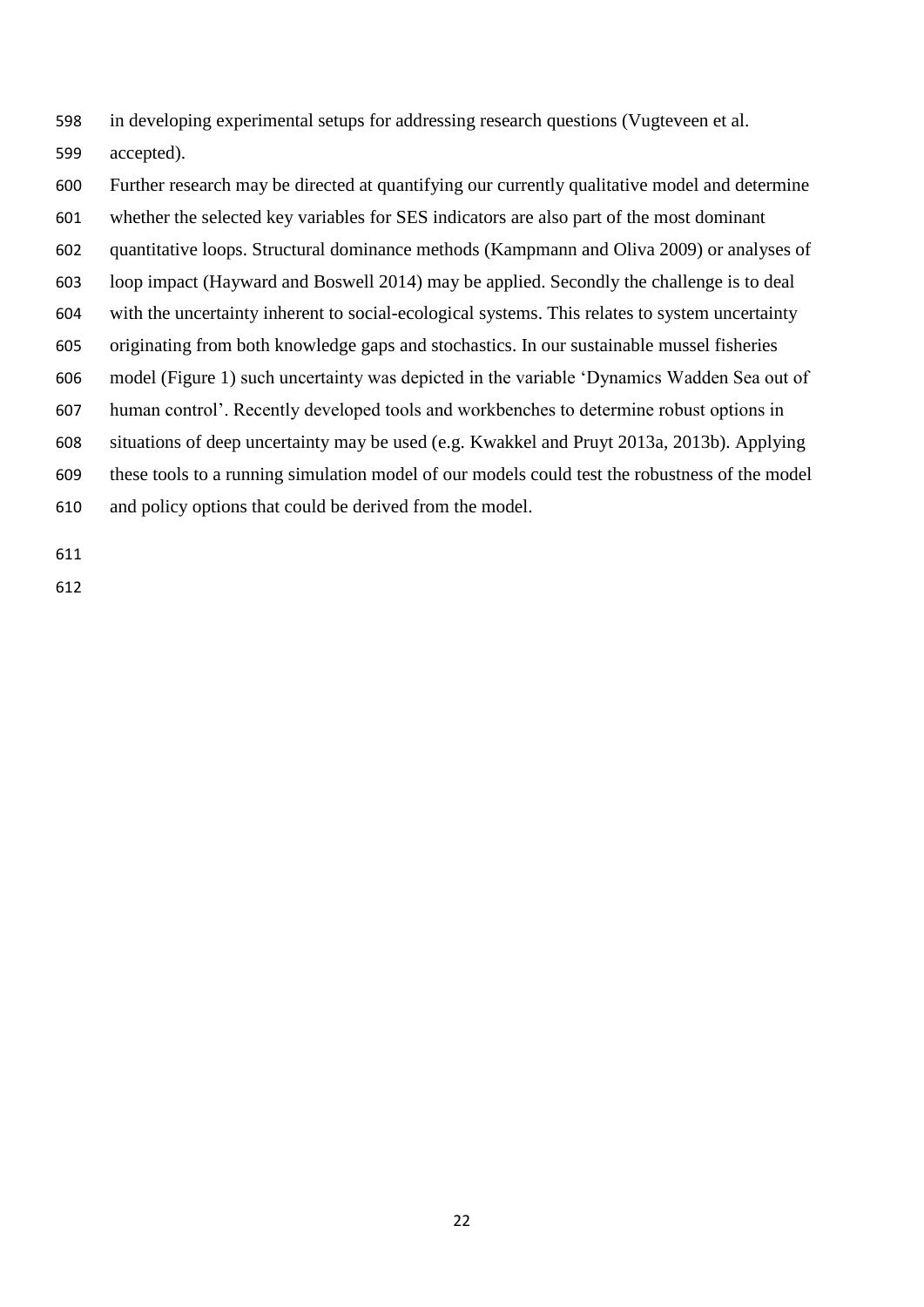#### **Acknowledgments**

- We thank all the participants of the workshops for their valuable contributions. We thank Dr.
- Eelke Folmer and Michiel Daams M.Sc. for developing preliminary concept models in
- preparation of the workshops. This publication is part of the activities performed within the
- framework of the 'Wadden Sea Long-Term Ecosystem Research (WaLTER)' project, which
- is funded by the Dutch Wadden Fund and by the Provinces of Noord-Holland and Friesland.
- 

# **References**

- Andersen, D. F., J. A. M. Vennix, G. P. Richardson, and E. A. J. A. Rouwette. 2007. Group Model Building: Problem Structuring, Policy Simulation and Decision Support. The Journal of the Operational Research Society 58:691-694.
- Antunes, P., R. Santos, and N. Videira. 2006. Participatory decision making for sustainable development—the use of mediated modelling techniques. Land Use Policy 23:44-52.
- Bossel, H. 1999. Indicators for Sustainable Development: Theory, Method, Applications. International Institute for Sustainable Development, Winnipeg.
- Bowen, R. E. and C. Riley. 2003. Socio-economic indicators and integrated coastal management. Ocean & Coastal Management 46:299-312.
- Camanho, A. S., J. Hora, M. M. Oliveira, and M. B. Gaspar. 2011. Artisanal fisheries analysis using System Dynamics: the case of dredge fisheries in Portugal. FEUP/IPIMAR Report of Project PRESPO, pp. 24
- Cockerill, K., L. Daniel, L. Malczynski, and V. Tidwell. 2009. A fresh look at a policy sciences methodology: collaborative modeling for more effective policy. Policy Sciences 42:211-225.
- Coyle, G. 2000. Qualitative and quantitative modelling in system dynamics: some research questions. System Dynamics Review 16:225-244.
- De Jonge, V. N., R. Pinto, and R. K. Turner. 2012. Integrating ecological, economic and social aspects to generate useful management information under the EU Directives' 'ecosystem approach'. Ocean & Coastal Management 68:169-188.
- De Jonge, V. N. and D. Giebels 2014. Handling the 'environmental knowledge paradox' in estuarine and coastal policy making. Ocean & Coastal Management.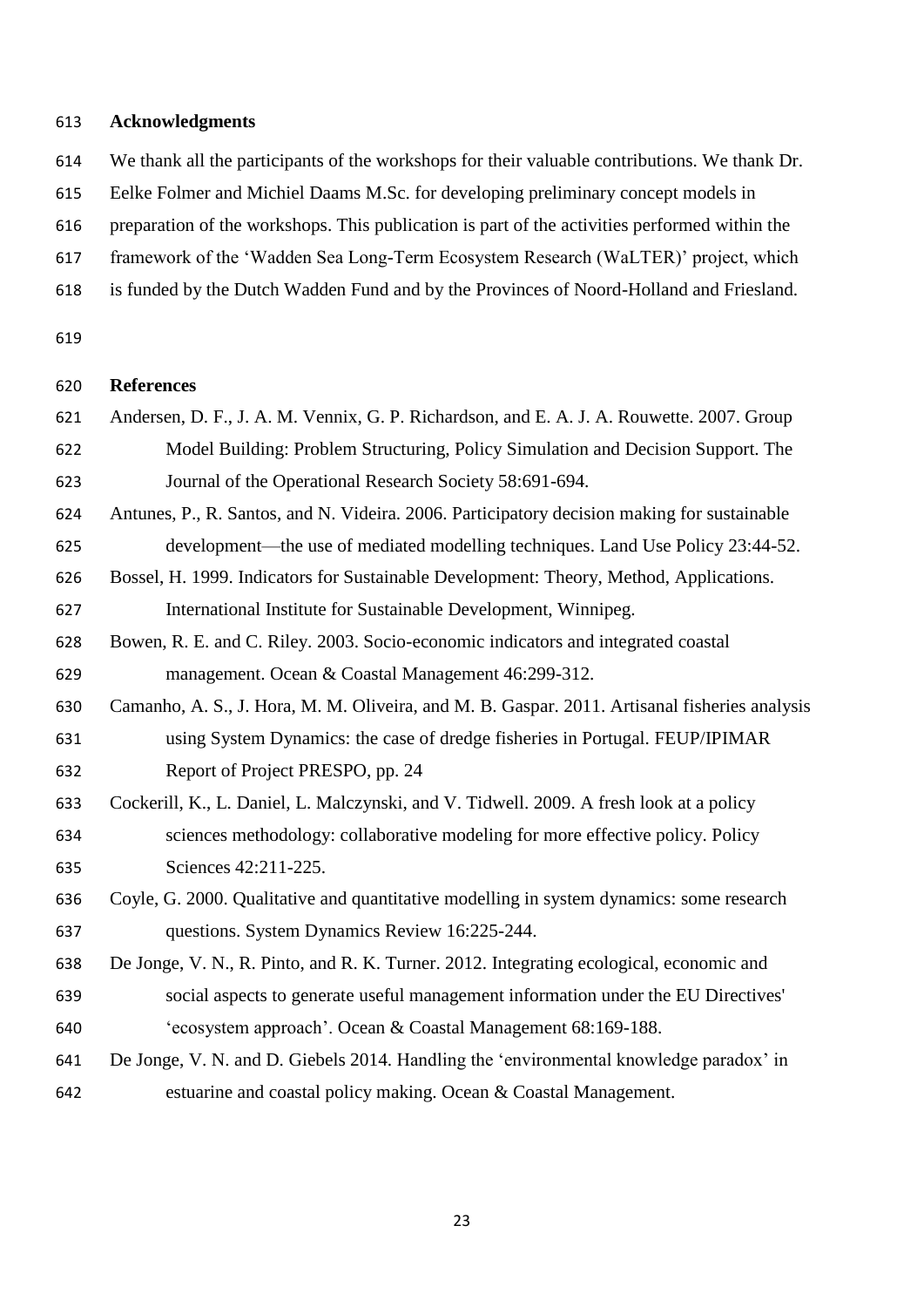- Delbecq, A. L., A. H. Van de Ven, and D. H. Gustafson. 1975. Group Techniques for Program Planning: A Guide to Nominal Group and Delphi Processes. Scott, Foresman & Company, Glenview, IL.
- Den Exter, K. A. 2004. Integrating environmental science and management: the role of system dynamics modelling. Southern Cross University, Lismore, Australia.
- Den Exter, K. A. and A. Specht. 2003. Assisting stakeholder decision making using system dynamics group model-building. Page 43 *in* Proceedings of APEN National Forum. The Regional Institute.
- Eden, C. 2004. Analyzing cognitive maps to help structure issues or problems. European Journal of Operational Research 159:673-686.
- Folmer, E., J. Drent, K. Troost, H. Büttger, N. Dankers, J. Jansen, M. van Stralen, G. Millat, M. Herlyn, and C. M. Philippart. 2014. Large-Scale Spatial Dynamics of Intertidal Mussel (Mytilus edulis L.) Bed Coverage in the German and Dutch Wadden Sea. Ecosystems 17:550-566.
- Giebels, D., A. van Buuren, and J. Edelenbos. 2013. Ecosystem-based management in the Wadden Sea: Principles for the governance of knowledge. Journal of Sea Research 82:176-187.
- Geurts, J., Altena, C., & Geluk, B. 2006. Interventie door interactie. Een vergelijkende beschouwing. M&O, 3/4, 322 – 351. In Dutch.
- Glaeser, B., K. Bruckmeier, M. Glaser, and G. Krause. 2009. Social-Ecological Systems Analysis in Coastal and Marine Areas: A Path toward Integration of Interdisciplinary Knowledge.Current Trends in Human Ecology, 180-200.
- Glaser, M., P. Christie, K. Diele, L. Dsikowitzky, S. Ferse, I. Nordhaus, A. Schlüter, K. Schwerdtner Mañez, and C. Wild. 2012. Measuring and understanding sustainability-enhancing processes in tropical coastal and marine social–ecological systems. Current
- Opinion in Environmental Sustainability 4:300-308.
- Groesser, S. N. and M. Schaffernicht. 2012. Mental models of dynamic systems: taking stock and looking ahead. System Dynamics Review 28:46-68.
- Hanssen, L. S. A. M., E. Rouwette, and M. M. Van Katwijk. 2009. The role of ecological science in environmental policy making: from a pacification toward a facilitation strategy. Ecology and Society 14:43.
- Hayward, J. and G. P. Boswell. 2014. Model behaviour and the concept of loop impact: A practical method. System Dynamics Review 30:29-57.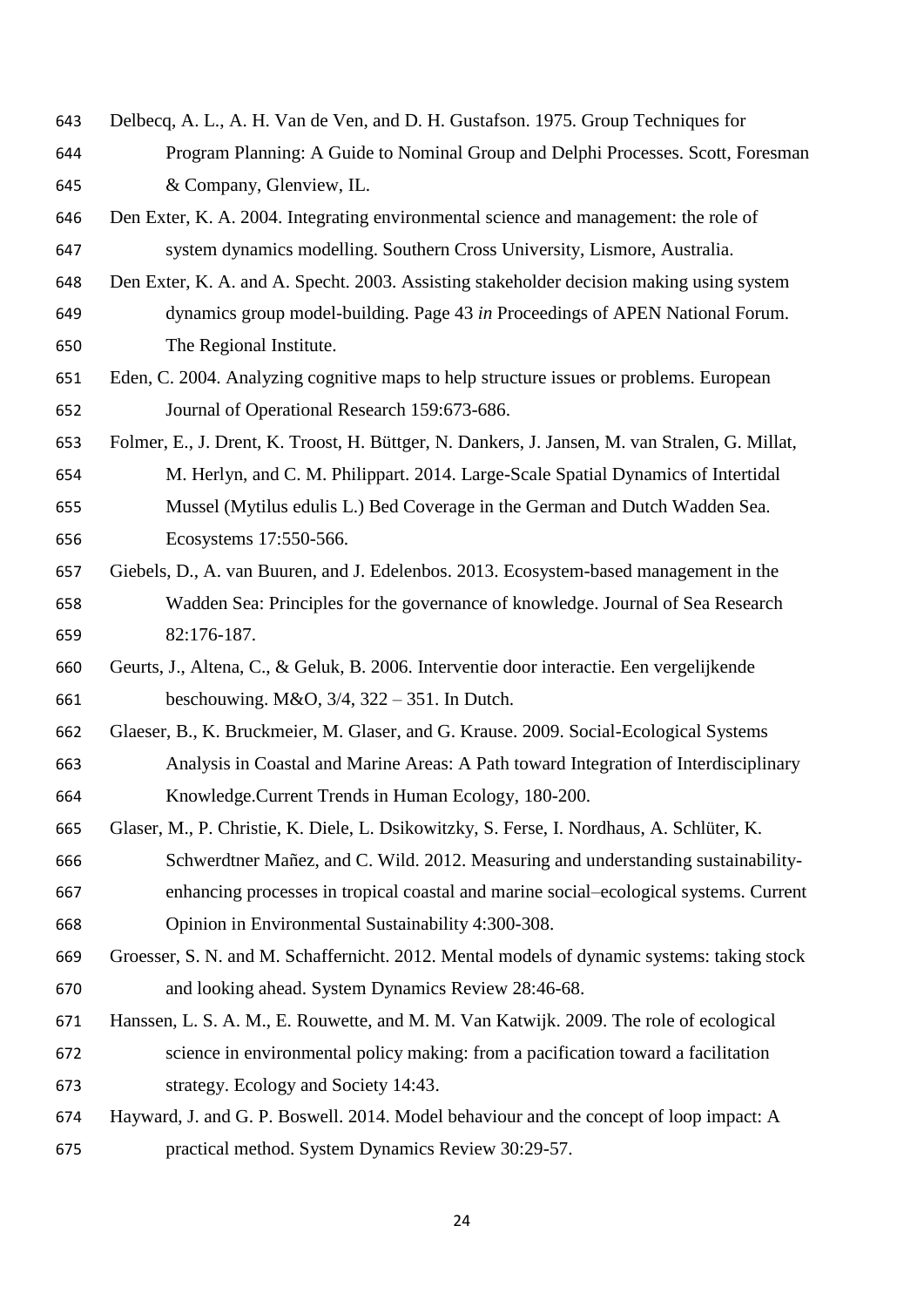- Head, B. W. and J. Alford. 2013. Wicked Problems: Implications for Public Policy and Management. Administration & Society, 1-29. doi:10.1177/0095399713481601
- Heemskerk, M., K. Wilson, and M. Pavao-Zuckerman. 2003. Conceptual models as tools for communication across disciplines. Conservation Ecology 7:8.
- Hjorth, P. and A. Bagheri. 2006. Navigating towards sustainable development: A system dynamics approach. Futures 38:74-92.
- Holling, C. S. 2001. Understanding the Complexity of Economic, Ecological, and Social Systems. Ecosystems 4:390-405.
- Hopkins, T. S., D. Bailly, R. Elmgren, G. Glegg, A. Sandberg, and J. G. Støttrup. 2012. A Systems Approach Framework for the Transition to Sustainable Development: Potential Value Based on Coastal Experiments. Ecology and Society 17.
- Jentoft, S. and R. Chuenpagdee. 2009. Fisheries and coastal governance as a wicked problem. Marine Policy 33:553-560.
- Jørgensen, S. E., B. Burkhard, and F. Müller. 2013. Twenty volumes of ecological indicators – An accounting short review. Ecological Indicators 28:4-9.
- Kabat, P., J. Bazelmans, J. van Dijk, P. M. J. Herman, T. van Oijen, M. Pejrup, K. Reise, H. Speelman, and W. J. Wolff. 2012. The Wadden Sea Region: Towards a science for sustainable development. Ocean & Coastal Management 68:4-17.
- Kampmann, C. and R. Oliva. 2009. Analytical methods for structural dominance analysis in system dynamics. Pages 8948-8967 *in* R. Meyers, editor. Encyclopedia of Complexity and Systems Science. Springer, New York, NY, USA.
- Kandziora, M., B. Burkhard, and F. Müller. 2013. Interactions of ecosystem properties, ecosystem integrity and ecosystem service indicators—A theoretical matrix exercise. Ecological Indicators 28:54-78.
- Kelly, K. L. 1998. A systems approach to identifying decisive information for sustainable development. European Journal of Operational Research 109:452-464.
- Kelly, R. A., A. J. Jakeman, O. Barreteau, M. E. Borsuk, S. ElSawah, S. H. Hamilton, H. J. Henriksen, S. Kuikka, H. R. Maier, A. E. Rizzoli, H. van Delden, and A. A. Voinov.
- 2013. Selecting among five common modelling approaches for integrated
- environmental assessment and management. Environmental Modelling & Software 47:159-181.
-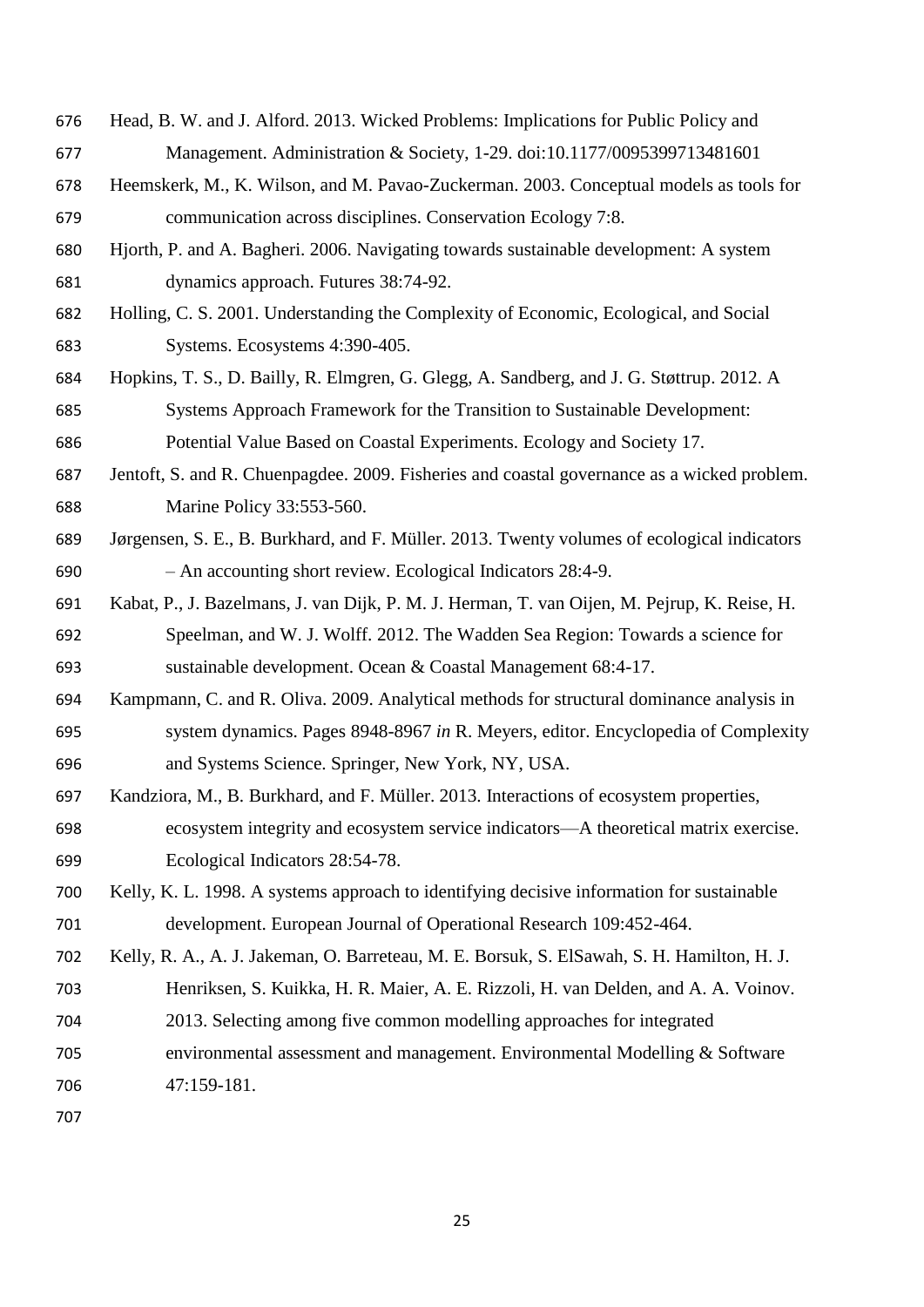- Korsgaard, M., D. Schweiger and H. Sapienza, H. 1995. Building commitment, attachment, and trust in strategic decision making teams. The role of procedural justice. Academy of Management Journal 38:60-84.
- Kwakkel, J. H. and E. Pruyt. 2013a. Exploratory Modeling and Analysis, an approach for model-based foresight under deep uncertainty. Technological Forecasting and Social Change 80:419-431.
- Kwakkel, J. H. and E. Pruyt. 2013b. Using System Dynamics for Grand Challenges: The ESDMA Approach. Systems Research and Behavioral Science:.
- Langsdale, S., A. Beall, E. Bourget, E. Hagen, S. Kudlas, R. Palmer, D. Tate, and W. Werick. 2013. Collaborative Modeling for Decision Support in Water Resources: Principles and Best Practices. JAWRA Journal of the American Water Resources Association 49:629-638.
- Laniak, G. F., G. Olchin, J. Goodall, A. Voinov, M. Hill, P. Glynn, G. Whelan, G. Geller, N. 721 Ouinn, M. Blind, S. Peckham, S. Reaney, N. Gaber, R. Kennedy, and A. Hughes. 2013. Integrated environmental modeling: A vision and roadmap for the future. Environmental Modelling & Software 39:3-23.
- Liu , J., T. Dietz, S. R. Carpenter, M. Alberti, C. Folke, E. Moran, A. N. Pell, P. Deadman, T. Kratz, J. Lubchenco, E. Ostrom, Z. Ouyang, W. Provencher, C. L. Redman, S. H. Schneider, and W. W. Taylor. 2007. Complexity of Coupled Human and Natural Systems. Science 317:1513-1516.
- LNV. 2008. Convenant transitie mosselsector en natuurherstel Waddenzee. Ministerie van Landbouw Natuur en Visserij, Den Haag. In Dutch
- McGinnis, M. D. and E. Ostrom. 2014. Social-ecological system framework: initial changes and continuing challenges. Ecology and Society 19.
- Mirchi, A., K. Madani, D. Watkins, Jr., and S. Ahmad. 2012. Synthesis of System Dynamics Tools for Holistic Conceptualization of Water Resources Problems. Water Resources Management 26:2421-2442.
- Niemi, G. J. and M. E. McDonald. 2004. Application of Ecological Indicators. Annual Review of Ecology, Evolution, and Systematics 35:89-111.
- Nutt, P. 2002. Why decisions fail. Avoiding the blunders and traps that lead to debacles. Berrett-Koehler Publishers, San Franscisco.
- Ostrom, E. 2009. A General Framework for Analyzing Sustainability of Social-Ecological Systems. Science 325:419-422.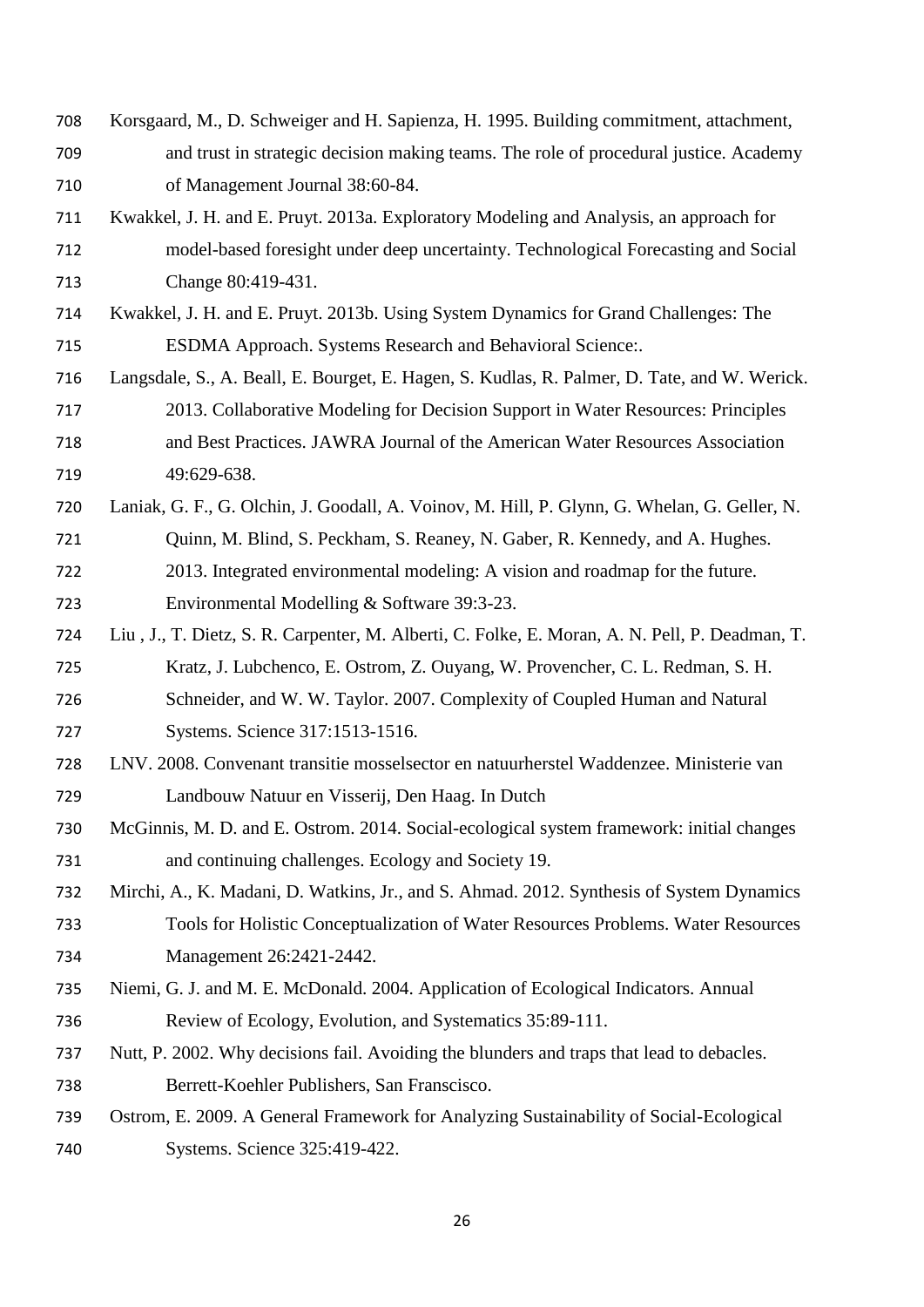- PROWAD. 2013. Sustainable Tourism in the Wadden Sea. World Heritage Destination. Wilhelmshaven, Germany.
- Puente-Rodríguez, D., D. Giebels, and V. N. de Jonge. 2014. Strengthening coastal zone
- management in the Wadden Sea by applying 'knowledge-practice interfaces'. Ocean & Coastal Management:1-12.
- Raad voor de Wadden 2008 Recreatie en toerisme in het Waddengebied. Toekomstige ontwikkelingsmogelijkheden en hun effecten op economie, duurzaamheid en
- identiteit. Analyserapport behorende bij advies 2008/05 Raad voor de Wadden,
- Leeuwarden, pp. 94. In Dutch.
- Richardson, G. P. 2013. Concept models in group model building. System Dynamics Review 29:42-55.
- Sanò, M. and R. Medina. 2012. A systems approach to identify sets of indicators: Applications to coastal management. Ecological Indicators 23:588-596.
- Sanò, M., R. Richards, and R. Medina. 2014. A participatory approach for system conceptualization and analysis applied to coastal management in Egypt. Environmental Modelling & Software 54:142-152.
- Schlüter, M., J. Hinkel, P. W. G. Bots, and R. Arlinghaus. 2014. Application of the SES Framework for Model-based Analysis of the Dynamics of Social-Ecological Systems. Ecology and Society 19.
- Sijtsma, F. J., M. N. Daams, H. Farjon, and A. E. Buijs. 2012. Deep feelings around a shallow coast. A spatial analysis of tourism jobs and the attractivity of nature in the Dutch Wadden area. Ocean & Coastal Management 68:138-148.
- Stave, K. A. 2002. Using system dynamics to improve public participation in environmental decisions. System Dynamics Review 18:139-167.
- Stave, K. A. 2010. Participatory System Dynamics Modeling for Sustainable Environmental Management: Observations from Four Cases. Sustainability 2:2762-2784.
- Sterman, J. D. 1994. Learning in and about complex systems. System Dynamics Review 10:291-330.
- Sterman, J. D. 2002. All models are wrong: reflections on becoming a systems scientist. System Dynamics Review 18:501-531.
- Stringer, L. C., A. J. Dougill, E. Fraser, K. Hubacek, C. Prell, and M. S. Reed. 2006.
- Unpacking "participation" in the adaptive management of social–ecological systems: a critical review. Ecology and Society 11:39.